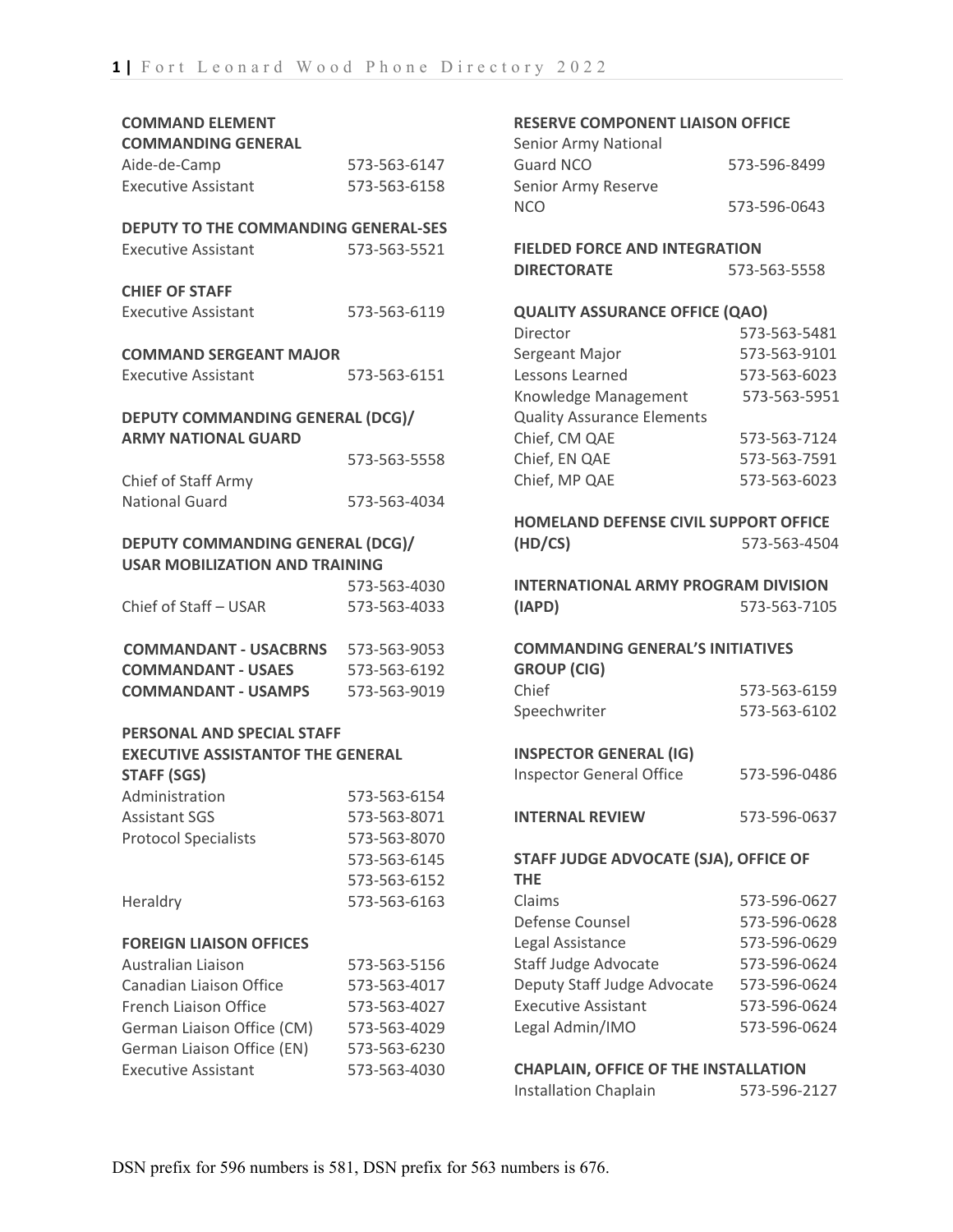#### **PUBLIC AFFAIRS OFFICE (PAO)**

| <b>Public Affairs Office</b>     | 573-563-4145      |
|----------------------------------|-------------------|
| Newspaper Branch                 | 573-563-5014      |
| <b>Visual Information Center</b> |                   |
| Photographer                     | 573-596-5016/0233 |

#### **EQUAL EMPLOYMENT OPPORTUNITY PROGRAM, DIRECTORATE OF (EOP)**

| PROGRAMI, DIRECTORATE OF (EOP) |              |
|--------------------------------|--------------|
| (CIVILIAN)                     |              |
| EEO Office                     | 573-596-0602 |

#### **EQUAL OPPORTUNITY (MILITARY)**

| EO Office                   | 573-596-2610 |
|-----------------------------|--------------|
| EO Hotline 24 hour Recorded | 573-596-0601 |

### **SEXUAL HARASSMENT/ASSAULT RESPONSE & PREVENTION PROGRAM (SHARP)**

| <b>Installation SARC</b>   | 573-596-0600      |
|----------------------------|-------------------|
| 24/7 On-call SARC/Advocate | 573-855-1327      |
| <b>SHARP Resource</b>      |                   |
| Center                     | 573-596-0600/5711 |
| 14th MP Brigade SARC       | 573-596-3052      |
| 1st Engineer Brigade SARC  | 573-596-1486      |
| 3rd Chem. Brigade SARC     | 573-596-3496      |

### **SAFETY OFFICE, MANEUVER SUPPORT CENTER OF EXCELENCE (MSCoE)**

#### **RETENTION MANAGEMENT DIRECTORATE**

| <b>Command Career Counselor</b> | 573-596-7387 |
|---------------------------------|--------------|
| Installation SR Ops. NCO        | 573-596-0726 |
| <b>Reserve Component</b>        |              |
| <b>Installation Transition</b>  | 573-596-2154 |
| 43d AG BN/NCOA/                 | 573-596-3145 |
| 1st Engineer Brigade            | 573-596-3217 |
| 3rd Chemical Brigade            | 573-596-3145 |
| 14th MP Brigade                 | 573-596-5118 |
| MEDDAC/DENTAC                   | 573-596-0091 |

#### **COORDINATING STAFF**

| <b>MSCoE G-1 (PERSONNEL)</b> |  |
|------------------------------|--|
|------------------------------|--|

#### **MSCoE G-2 (Intelligence & Security)**

| $G-2$      | 573-563-6065 |
|------------|--------------|
| Deputy G-2 | 573-563-5929 |

| Foreign Disclosure                 |                   |
|------------------------------------|-------------------|
| Officer (FDO)                      | 573-563-4020      |
| <b>Security Branch</b>             |                   |
| <b>Command Security Manager</b>    | 573-563-6065      |
| <b>Personnel Security</b>          | 573-563-4022      |
| Security Awareness,                |                   |
| <b>Education and Training</b>      | 573-563-7278      |
| Industrial/Information             |                   |
| Security                           | 573-563-7278      |
| <b>Special Security Officer</b>    | 573-563-5936      |
| <b>DoDIS Site Manager</b>          | 573-563-9234      |
| <b>Communications Security</b>     |                   |
| (COMSEC)                           | 573-563-5933/5934 |
| Intelligence Support Branch        |                   |
| Current Intel/                     |                   |
| <b>Force Protection</b>            | 573-563-5929      |
| <b>MSBL Threat Analyst</b>         | 573-563-6307      |
| Chemical/Biological (USACBRN)      |                   |
| <b>Threat Analyst</b>              | 573-563-2409      |
| Military Police (USAMPS)           |                   |
| <b>Threat Analyst</b>              | 573-563-4021      |
| Engineer (USAES)                   |                   |
| <b>Threat Analyst</b>              | 573-563-5932      |
| Lessons Learned Integration        | 573-563-4021      |
| <b>SIPRNET Cafe</b>                | 573-563-5347      |
|                                    |                   |
| G <sub>3</sub>                     |                   |
| Administration                     | 573-563-4123      |
| G-3 Training Division              |                   |
| <b>Division Chief</b>              | 573-563-9267      |
| <b>Training Instruction Branch</b> |                   |
| 573-563-5025                       |                   |

| <b>International Military</b>      |              |
|------------------------------------|--------------|
| <b>Student Office Branch</b>       | 573-563-1382 |
| Bruce C. Clarke Library            | 573-563-4113 |
| <b>Facilities Branch</b>           | 573-563-4107 |
| <b>Community Services</b>          | 573-563-4113 |
| <b>Academic Services</b>           | 573-563-4109 |
| G-33 Operations Division           |              |
| Division Chief                     | 573-563-6195 |
| <b>Central Tasking Office</b>      | 573-563-5097 |
| Operations, Plans                  |              |
| and Readiness Branch               | 573-563-4042 |
| <b>Support Operations Branch</b>   | 573-563-7060 |
| <b>Range Operations Section</b>    | 573-563-4697 |
| G-33 Combat Training Company (CTC) |              |
| Commander                          | 573-596-8830 |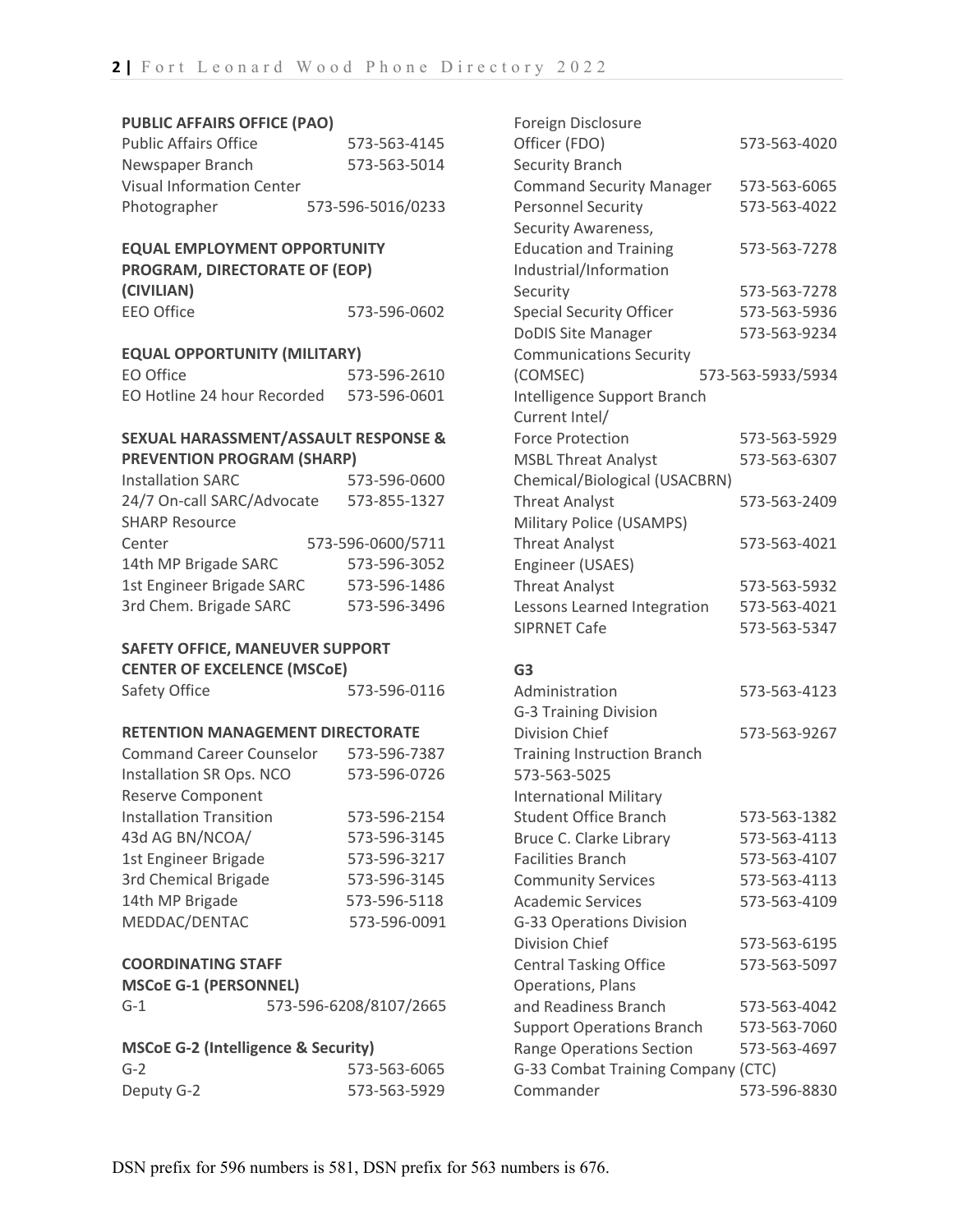| <b>First Sergeant</b>            | 573-596-2506 | <b>MSCoE G-6 (COMMUNICATIONS)</b>         |              |
|----------------------------------|--------------|-------------------------------------------|--------------|
| <b>Executive Officer</b>         | 573-596-7499 | G-6 Chief Information                     |              |
| <b>Headquarters Platoon</b>      |              | Officer                                   | 573-563-5656 |
| Sergeant                         | 573-563-2494 | G-6 Plans (IT Modernization)              | 573-563-9066 |
| Operations                       | 573-596-5883 | G-6 Operations (IT Support)               | 573-563-5648 |
| Maintenance                      | 573-596-0400 | G-6 Web Maintenance Team                  | 573-563-5012 |
| <b>Supply NCOIC</b>              | 573-596-6797 | G-6 IT Support                            | 573-563-2527 |
| <b>General Subjects PSG</b>      | 573-596-0432 | MSCoE G-8 (FINANCE)                       |              |
| <b>Combat Indoctrination PSG</b> | 573-596-2508 | G-8 Director                              | 573-563-4058 |
| G-35 Plans Division              |              | Administration                            | 573-563-4057 |
| Division Chief                   | 573-563-3958 | G-8 Budget Division                       |              |
| G-37 Strategies Division         |              | Main Line                                 | 573-563-4055 |
| Division Chief                   | 573-563-9267 | Resource Analysis Branch                  | 573-563-5134 |
| Learning and Training and        |              | Schools Branch                            | 573-563-7568 |
| Development Branch               | 573-563-5924 | <b>MSCoE Branch</b>                       | 573-563-5901 |
| <b>Evaluation and Test</b>       |              | G-8 Managerial                            |              |
| <b>Control Section</b>           | 573-563-5085 | <b>Accounting Division</b>                | 573-563-4149 |
| <b>Training Development</b>      |              | G-8 Manpower and                          |              |
| Section                          | 573-563-3822 | <b>Management Division</b>                | 573-563-7298 |
| Training Management &            |              | Manpower & Equip Branch                   | 573-563-6068 |
| <b>Integration Branch</b>        | 573-563-7639 | <b>Acquisition Management</b>             |              |
| <b>Facilities and STRAC</b>      |              | Oversight Branch                          | 573-563-7319 |
| <b>Integration Section</b>       | 573-563-5269 | G-8 Planning, Analysis and                |              |
| Range & Training Land            |              | <b>Evaluation Division</b>                | 573-563-2599 |
| <b>Coordination Section</b>      | 573-563-5269 |                                           |              |
| Registrar & PAL Section          | 573-563-4099 | <b>U.S. ARMY GARRISON</b>                 |              |
| Registrar - Scheduling Section   | 573-563-9032 | U.S. Army Garrison                        | 573-563-4004 |
| <b>TADSS &amp; Mission</b>       |              |                                           |              |
| <b>Command Section</b>           | 573-563-2726 | <b>EMERGENCY SERVICES, DIRECTORATE OF</b> |              |
| Program Support Branch           | 573-563-4116 | (DES)                                     |              |
| Lifelong Learning Center         |              | <b>EMERGENCY</b>                          |              |
| & Program Section                | 573-563-7547 | 911                                       |              |
| <b>Help Desk</b>                 | 573-563-5577 | MP Desk (Non-Emergency)                   | 573-596-6141 |
| <b>Publications Section</b>      | 573-563-4137 | Director/Provost Marshal                  | 573-596-6146 |
| Textbook/Tech Dist. and          |              | Deputy Director                           | 573-563-4343 |
| <b>Supply Section</b>            | 573-563-9273 | Sergeant Major                            | 573-596-6149 |
| <b>Workforce Training</b>        |              | Administrative Assistant                  | 573-596-0575 |
| & Development Branch             | 573-563-4121 | Chief, Law Enforcement                    |              |
| Civilian Workforce               |              | Operations                                | 573-596-6968 |
| <b>Development Section</b>       | 573-563-5658 | MPI/                                      |              |
| Staff and Faculty                |              | <b>AWOL Apprehension</b>                  | 573-596-7421 |
| <b>Development Section</b>       | 573-563-4115 | Game Warden                               | 573-596-5200 |
|                                  |              | Traffic                                   | 573-596-1074 |
| MSCoE G-4 (LOGISTICS)            |              | <b>Police Reports</b>                     | 573-596-0970 |
| $G-4$                            | 573-596-5850 | <b>Background Checks</b>                  | 573-596-0586 |
| G-4 Maintenance Officer          | 573-596-2722 | <b>Security Operations</b>                | 573-596-0597 |
|                                  |              | Privately Owned Weapons/                  |              |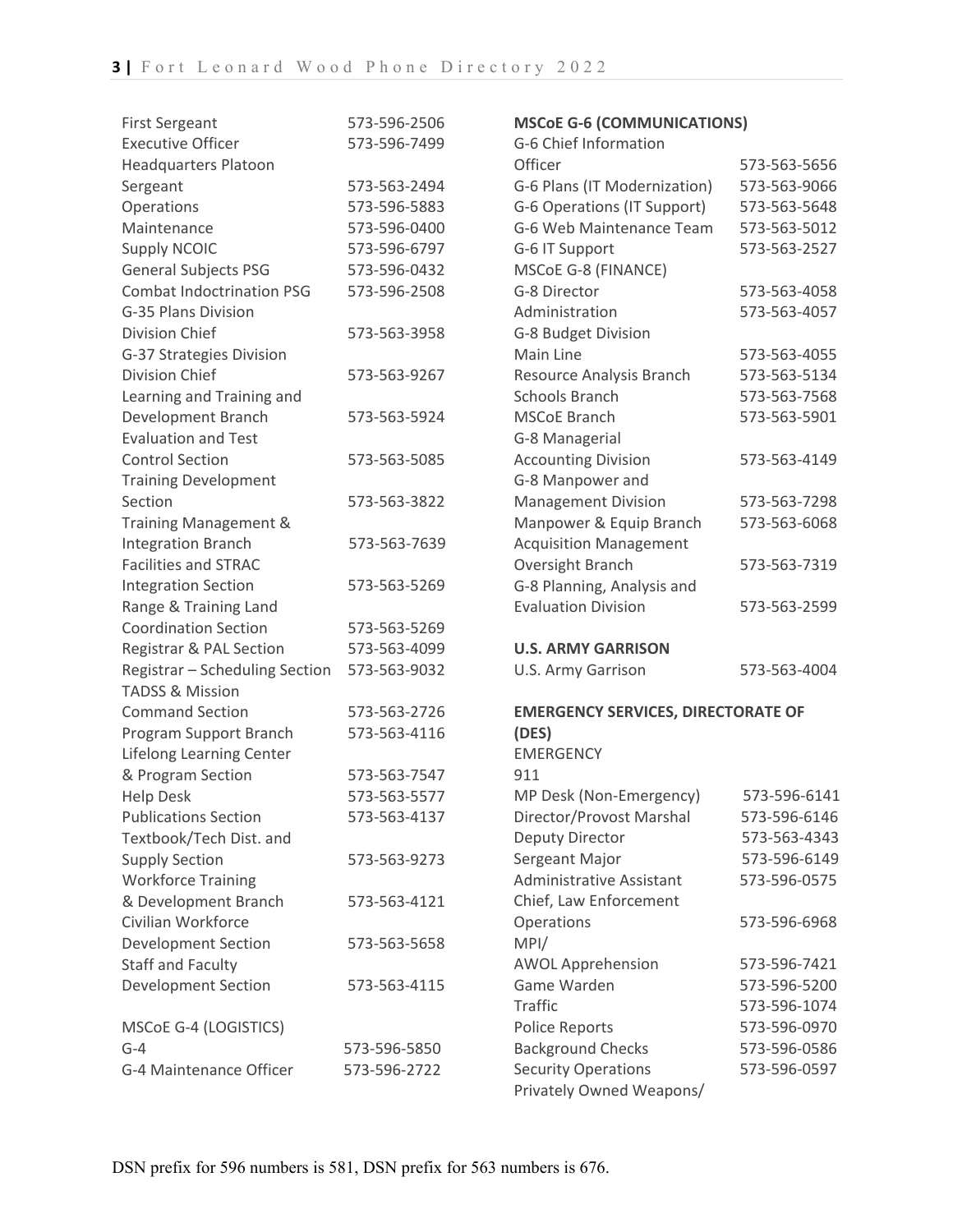| Pass/Visitor Request        | 573-596-0590 |
|-----------------------------|--------------|
| <b>Fire Department</b>      |              |
| Fire Department HQ          | 573-596-0886 |
| <b>Fire Chief</b>           | 573-596-2152 |
| Deputy Fire Chief           | 573-596-2769 |
| <b>Emergency Operations</b> |              |
| Fire Station 1              | 573-596-0883 |
| Fire Station 2 (Airfield)   | 573-596-0884 |

| CIVILIAN PERSONNEL ADVISORY CENTER |              |
|------------------------------------|--------------|
| (CPAC)                             | 573-596-0927 |

| HUMAN RESOURCES, DIRECTORATE OF (DHR)   |              |  |
|-----------------------------------------|--------------|--|
| Personnel Support Assistant             | 573-596-0132 |  |
| <b>Casualty Assistance Center</b>       | 573-596-0134 |  |
| <b>ID Card Facility</b>                 | 573-596-0744 |  |
| https://rapids-appointmentsdmdcosd.mil  |              |  |
| <b>Transitions Services</b>             |              |  |
| <b>Transition Services Manager</b>      | 573-596-1727 |  |
| <b>SFL-TAP</b>                          | 573-596-0175 |  |
| <b>Retirement Services Office</b>       | 573-596-0947 |  |
| <b>Administrative Services Division</b> |              |  |
| Chief                                   | 573-596-5242 |  |
| ARIMS/Records Management/               |              |  |
| Installation Forms and                  |              |  |
| Records Branch                          | 573-596-5240 |  |
| <b>IMCOM and Tenant Unit</b>            |              |  |
| <b>Copier Management</b>                | 573-596-5242 |  |
| <b>Records Holding Area</b>             |              |  |
| Manager                                 | 573-596-1204 |  |
| Freedom of Information/                 |              |  |
| Privacy Act (FOIA/PA)                   | 573-596-5246 |  |
| Official Mail and Distribution          | 573-596-0678 |  |
| <b>Education Services</b>               |              |  |
| Career Counselor                        | 573-596-8800 |  |
| <b>Truman Education Center</b>          | 573-596-0172 |  |
| <b>Voter Services</b>                   | 573-596-0741 |  |

## **FAMILY, MORALE, WELFARE AND RECREATION, DIRECTORATE OF (DFMWR) SERVICES AND SUPPORT DIVISION**

| 573-596-0118 |
|--------------|
| 573-329-2563 |
| 573-329-2455 |
| 573-596-1498 |
| 573-329-2477 |
| 573-329-6500 |
| 573-596-0001 |
|              |

| Pershing Community Center<br>Piney Valley Golf Course/ | 573-329-2455 |
|--------------------------------------------------------|--------------|
| Sandwedge Eatery                                       | 573-329-4770 |
| <b>ARMY COMMUNITY SERVICE (ACS)</b>                    |              |
| Main Line                                              | 573-596-0212 |
| <b>Financial Readiness</b>                             | 573-596-0212 |
| Army Emergency Relief (AER)                            |              |
| Information and                                        |              |
| Referral Number                                        | 573-596-0212 |
| <b>Relocation Readiness</b>                            | 573-596-0212 |
| <b>Family Advocacy</b>                                 |              |
| Program (FAP)                                          | 573-596-0212 |
| Victim Advocate                                        |              |
| Program (VAP)                                          | 573-596-0212 |
| <b>New Parent</b>                                      |              |
| Support Program (NPSP)                                 | 573-596-0212 |
| Sexual Harassment Assault                              |              |
| Response Program (SHARP)                               | 573-596-2825 |
| <b>Exceptional Family</b>                              |              |
| Member Program (EFMP)                                  | 573-596-0212 |
| Army Substance Abuse                                   |              |
| Division (ASAP)                                        | 573-596-0938 |
|                                                        |              |
| <b>COMMUNITY RECREATION</b>                            |              |
| <b>Community Recreation</b>                            |              |
| Division                                               | 573-596-0241 |
| <b>Auto Skills Center</b>                              | 573-596-0243 |
| <b>Better Opportunities for Single</b>                 |              |
| Soldiers (BOSS) Program                                | 573-596-6912 |
| <b>Davidson Fitness Center</b>                         | 573-596-4359 |
| <b>FMWR Installation</b>                               |              |
| <b>Wide Events</b>                                     | 573-596-6913 |
| ITR (Tickets - Mini-Mall)                              | 573-329-8587 |
| Lake of the Ozarks Recreation                          |              |
| Area (LORA)                                            | 573-596-5640 |
| <b>Outdoor Adventure Center</b>                        | 573-596-4223 |
| Specker Gym                                            | 573-596-7377 |
|                                                        |              |

| Services and Support Division | 573-596-5367 |
|-------------------------------|--------------|
| Commercial Sponsorship        | 573-596-0143 |
| NAF Personnel                 | 573-596-0283 |
| <b>FMWR Marketing</b>         | 573-596-0148 |

### **CHILD, YOUTH AND SCHOOL (CYS) SERVICES** Parent Central Services 573-596-0238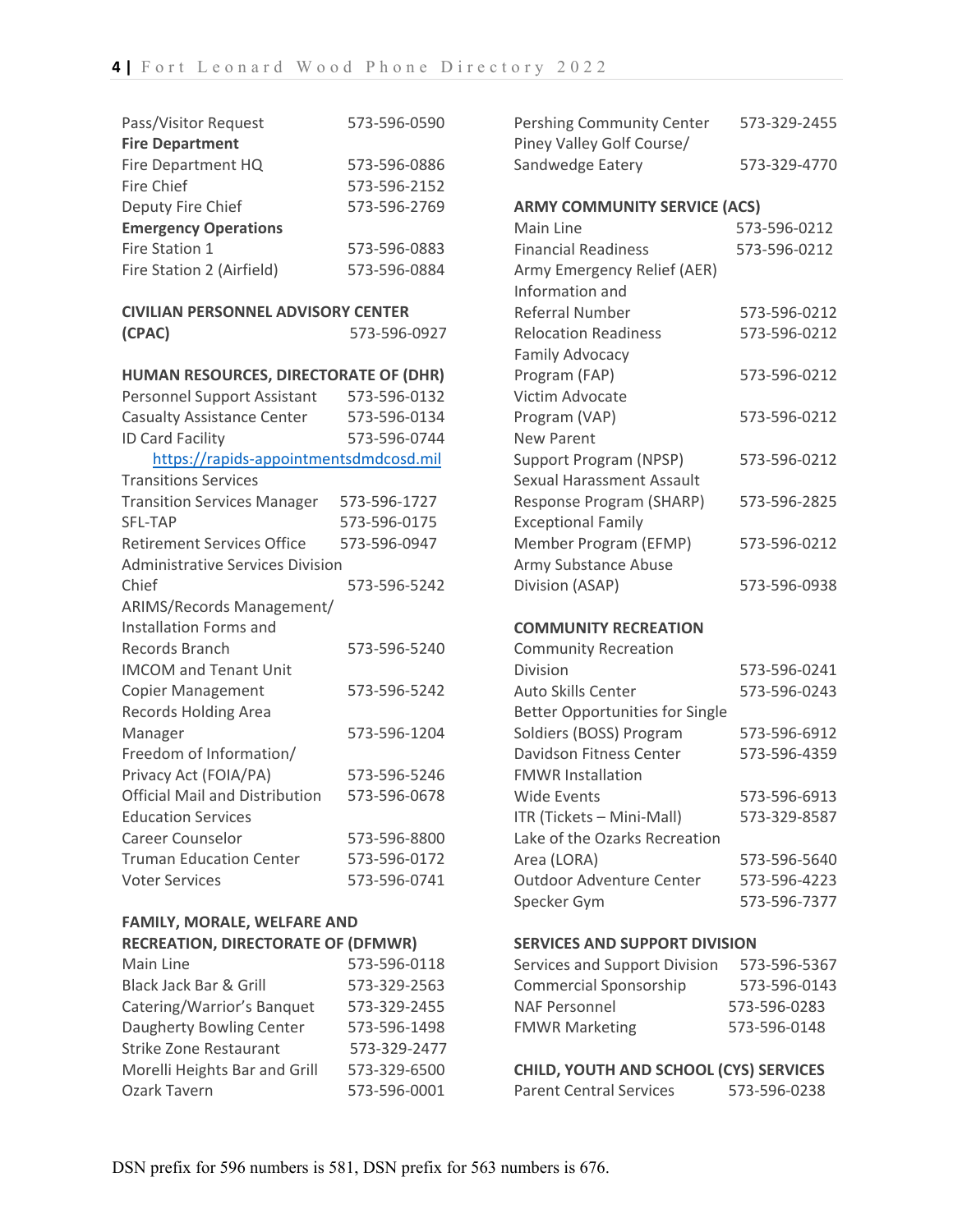| <b>Child Development Center</b> | 573-596-0197 |
|---------------------------------|--------------|
| Child Development Center        | 573-596-0120 |
| Child Development Center        | 573-596-0182 |
| Child, Youth and School         |              |
| (CYS) Service Division          | 573-596-0200 |
| <b>Family Child Care</b>        | 573-596-0185 |
| Pippin Youth Center/            |              |
| High School Lounge              | 573-596-0209 |
| <b>School Liaison Officer</b>   | 573-596-0357 |
| School-Age Center               | 573-596-0239 |
| <b>SKIES</b>                    | 573-596-0120 |
| <b>Youth Sports and Fitness</b> | 573-596-2611 |
|                                 |              |

### **PLANS, TRAINING, MOBILIZATION AND SECURITY, DIRECTORATE OF (DPTMS)**

| <b>DPTMS Director</b>         | 573-563-5187 |
|-------------------------------|--------------|
| Deputy Director               | 573-563-5962 |
| <b>Operations Assistant</b>   | 573-563-5206 |
| Sergeant Major                | 573-563-7018 |
| <b>Post Detail</b>            | 573-596-4251 |
| Plans and Operations Division |              |
| Chief                         | 573-563-6022 |
| <b>Operations Branch</b>      |              |
| Chief                         | 573-563-7135 |
| <b>Operations Specialist</b>  | 573-563-7137 |
| <b>Watch Office</b>           | 573-563-3045 |
| <b>Tasking Specialist</b>     | 573-563-7138 |
| <b>Mobilization OPS</b>       |              |
| Specialist                    | 573-563-5356 |
| <b>Readiness Specialist</b>   | 573-563-5127 |
| Unit Readiness Specialist     | 573-563-6124 |
| <b>Emergency Manager</b>      | 573-563-5606 |
| Plans & Protection Branch     |              |
| Chief                         | 573-563-5507 |
| <b>OPSEC Program Manager</b>  | 573-563-2402 |
| Plans & OPS Specialist        | 573-563-7138 |
| <b>AT-FP Officer</b>          | 573-563-5041 |
| <b>AT-FP Specialist</b>       | 573-563-6326 |
| <b>OPS Support Assistant</b>  | 573-563-5157 |
| <b>Training Division</b>      |              |
| <b>Training Analyst</b>       | 573-563-4151 |
| <b>Training Technician</b>    | 573-563-4051 |
| Reserve Component Officer     | 573-563-4073 |
| <b>AMMO</b>                   | 573-563-6201 |
| Schools                       | 573-563-7005 |
| <b>ATRRS</b>                  | 573-563-5672 |
| <b>Facilities</b>             | 573-596-0020 |

| <b>Training Support Center</b>  |              |
|---------------------------------|--------------|
| <b>Training Support Officer</b> | 573-596-5379 |
| <b>Admin Assistant</b>          | 573-596-0234 |
| <b>Supply Supervisor</b>        | 573-596-0804 |
| <b>Warehouse Section</b>        | 573-596-5142 |
| <b>Equipment Repairer</b>       | 573-596-5506 |
| <b>Electronics Tech</b>         | 573-596-0231 |
| <b>Training Section</b>         | 573-596-7630 |
| <b>EST Operations</b>           | 573-596-6057 |
| Range Control                   |              |
| Supervisor                      | 573-596-6147 |
| <b>Operations Specialist</b>    | 573-563-4943 |
| <b>Maintenance Section</b>      | 573-596-6148 |
| Range Control Fire              |              |
| <b>Desk Technicians</b>         | 573-596-2525 |
| <b>Range Operations</b>         | 573-596-6961 |
| <b>ITAM Coordinator</b>         | 573-596-6080 |
| <b>MAPS</b>                     | 573-596-5290 |
| <b>Aviation Division Chief</b>  | 573-596-2167 |
| <b>Operations Supervisor</b>    | 573-596-0165 |
| <b>AVN OPS/Safety</b>           | 573-596-7705 |
| Flight OPS                      | 573-596-0165 |
| <b>ATC Tower Chief</b>          | 573-596-4995 |
| <b>ATC Tower</b>                | 573-596-7193 |
| <b>ATC Maintenance</b>          | 573-596-0154 |
| Chemical Treaty/Force Mod       |              |
| Chief                           | 573-563-5338 |
| <b>Force Mod Analyst</b>        | 573-563-9113 |
|                                 |              |

### **PUBLIC WORKS, DIRECTORATE OF (DPW)**

| Director                                | 573-596-0840 |
|-----------------------------------------|--------------|
| <b>Executive Assistant</b>              | 573-596-0840 |
| <b>Business Management</b>              |              |
| Division                                | 573-596-0928 |
| <b>Energy Management</b>                |              |
| <b>Branch</b>                           | 573-596-0956 |
| <b>Environmental Division</b>           | 573-596-0882 |
| <b>Natural Resources Branch</b>         | 573-596-7605 |
| <b>Housing Division</b>                 | 573-596-0984 |
| DPW Maintenance Contractor 573-329-4444 |              |

#### **RESOURCE MANAGEMENT, DIRECTORATE OF (DRM), IMCOM**  $573-563-4060$

| Director                | 573-563-4060 |
|-------------------------|--------------|
| Manpower and Agreements | 573-563-7633 |
| <b>Budget Division</b>  | 573-563-9137 |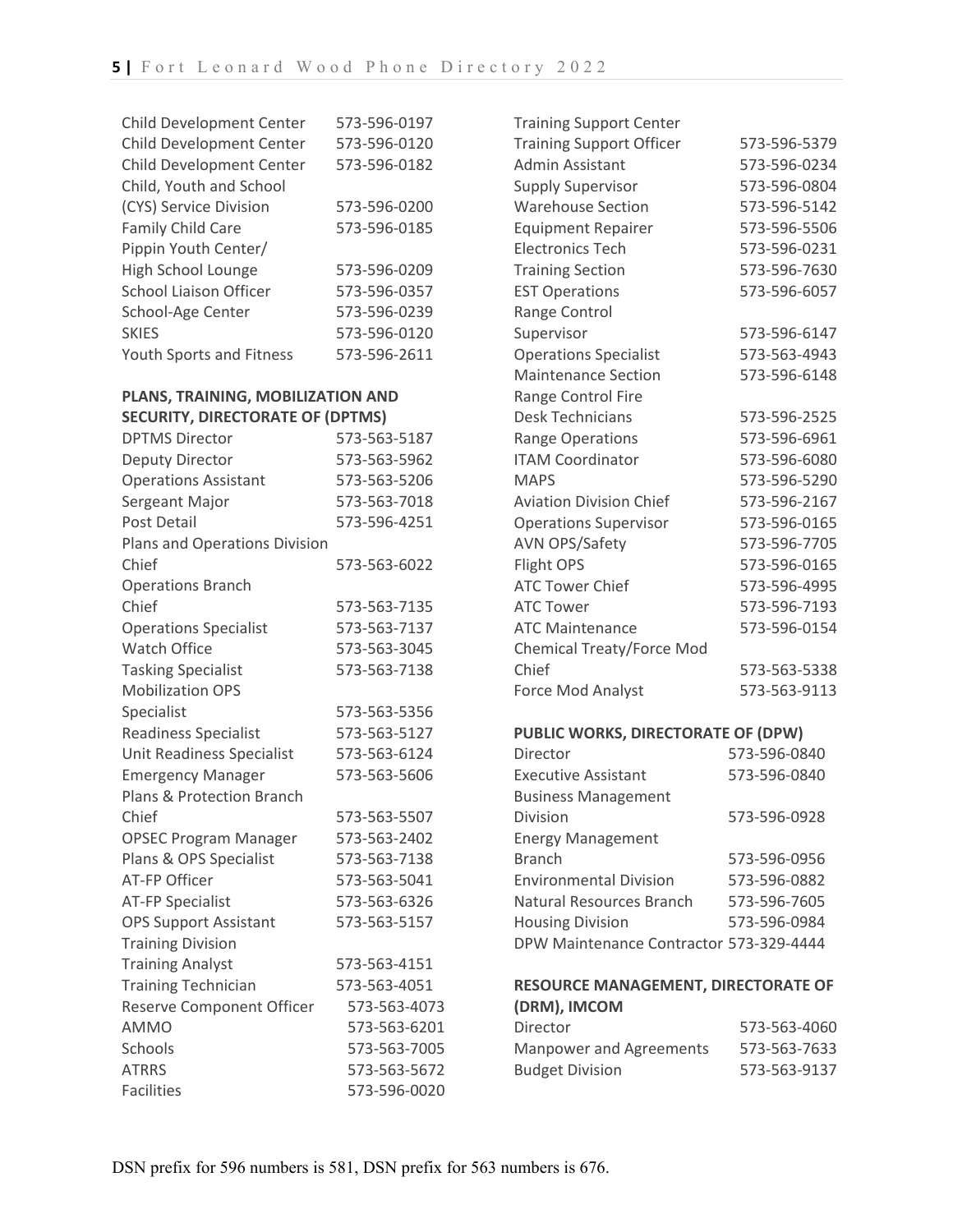| <b>PLANS ANALYSIS AND INTEGRATION OFFICE</b><br>(PAIO)                                  |                              |  |
|-----------------------------------------------------------------------------------------|------------------------------|--|
| Director                                                                                | 573-563-6134                 |  |
| Customer Service Officer                                                                | 573-563-6280                 |  |
| Installation Status Report                                                              | 573-563-5229                 |  |
| <b>U.S. ARMY CHEMICAL, BIOLOGICAL,</b><br>RADIOLOGICAL AND NUCLEAR SCHOOL<br>(USACBRNS) |                              |  |
|                                                                                         |                              |  |
| Commandant<br>Assistant Commandant                                                      | 573-563-8053<br>573-563-8053 |  |

| Chief of Staff                | 573-563-8052 |
|-------------------------------|--------------|
| Aide-De-Camp                  | 573-563-1123 |
| <b>Executive Assistant</b>    | 573-563-8053 |
| <b>Regimental Chief</b>       |              |
| Warrant Officer               | 573-563-8051 |
| <b>Commandant Driver</b>      | 573-563-6112 |
| <b>RCSM Driver</b>            | 573-563-7748 |
| <b>International Programs</b> |              |
| Chief                         | 573-563-7363 |
| Chaplain                      | 573-563-7952 |

### **DEPUTY ASSISTANT COMMANDANT (RESERVE COMPONENT)**

| Deputy Assistant           |              |
|----------------------------|--------------|
| Commandant-Reserves        | 573-563-8050 |
| Deputy Assistant           |              |
| Commandant - ARNG          | 573-563-7676 |
| Senior Enlisted Advisor -  |              |
| Army Reserve               | 573-563-4026 |
| Training Development NCO - |              |
| Army Reserve               | 573-563-7667 |
| <b>National Guard</b>      |              |
| Proponent NCO              | 573-563-7757 |
|                            |              |

### **PERSONNEL DEVELOPMENT OFFICE**

| Chief                     | 573-563-7374 |
|---------------------------|--------------|
| Personnel Development     |              |
| Sergeant Major            | 573-563-7376 |
| Personnel Development NCO | 573-563-1307 |
| Personnel Development     |              |
| Illustrator               | 573-563-7335 |
| Personnel Developer       | 573-563-7728 |
| <b>OPERATIONS</b>         |              |
| <b>Operations Officer</b> | 573-563-7755 |

| <b>Operations Sergeant Major</b>             | 573-563-3100 |
|----------------------------------------------|--------------|
| <b>Operations NCOIC</b>                      | 573-563-7878 |
| <b>Taskings NCO</b>                          | 573-563-7334 |
| <b>MUSEUM</b>                                |              |
| Director                                     | 573-596-4221 |
| Museum Technician                            | 573-596-1703 |
| <b>Museum Curator/Specialist</b>             | 573-596-0240 |
| <b>Chemical Corps Regimental Association</b> |              |
| <b>Business Office (CIV)</b>                 | 573-329-0600 |
| <b>Gift Shop</b>                             | 573-329-6566 |
| <b>BUDGET AND CONTRACTING OFFICE</b>         |              |
| Program and                                  |              |
| Management Analyst                           | 573-563-5789 |
| <b>HISTORIAN</b>                             |              |
| Historian                                    | 573-563-7339 |
| Archivist                                    | 573-563-7339 |
|                                              |              |
| <b>HEALTH PHYSICS OFFICE</b>                 |              |
| <b>Health Physics Manager</b>                | 573-563-6224 |
| <b>Health Physics Technician</b>             | 573-563-6229 |
| <b>QUALITY ASSURANCE OFFICE</b>              |              |
| Chief, CM QAE                                | 573-563-7124 |
| <b>CBRN Collections NCO</b>                  | 573-563-7082 |
| <b>DIRECTORATE OF TRAINING AND LEADER</b>    |              |
| <b>DEVELOPMENT (DOTLD), USACBRNS</b>         |              |
| Director                                     | 573-563-4111 |
| <b>Technical Director</b>                    | 573-563-8400 |
| <b>DOTMLPF Integrator</b>                    | 573-563-6376 |
| DOI                                          | 573-563-7382 |
| Sergeant Major                               | 573-563-3255 |
| <b>Operations NCOIC</b>                      | 573-563-7203 |
| Compliance                                   | 573-563-7201 |
| Chief, Training                              |              |
| <b>Development Division</b>                  | 573-563-7207 |
| <b>Professional Courses</b>                  | 573-563-2223 |
| <b>Functional Courses</b>                    | 573-563-7200 |
| <b>Collective Training</b>                   | 573-563-6318 |
| <b>Training Support Division</b>             | 573-563-6174 |
| Plans                                        | 573-563-7170 |
| Non-Resident Department                      | 573-563-7209 |
| <b>Officer Training Department</b>           |              |

Chief 573-563-7392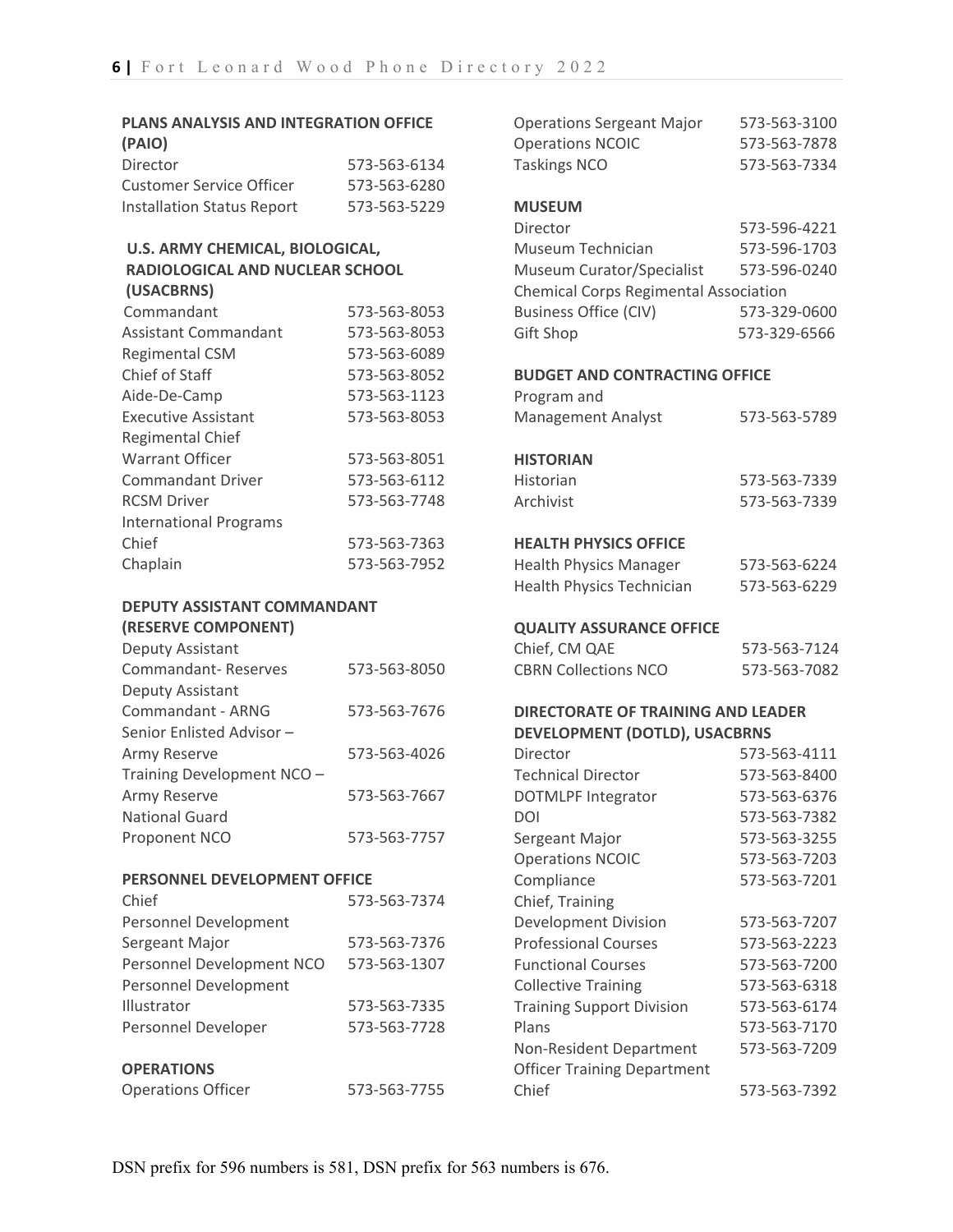| <b>NCOIC</b>                                 | 573-563-7721 |
|----------------------------------------------|--------------|
| <b>Technical Training Department</b>         |              |
| Chief                                        | 573-563-7382 |
| <b>NCOIC</b>                                 | 573-563-7394 |
| <b>INCIDENT RESPONSE TRAINING DEPARTMENT</b> |              |
| (IRTD)                                       |              |
| Director                                     | 573-596-1309 |
| Deputy                                       | 573-596-4932 |
| <b>Administrative Assistant</b>              | 573-596-4172 |
| Supervisory Instructor                       | 573-596-3173 |
| <b>Civil Support Division</b>                |              |
| <b>Supervisory Instructor</b>                | 573-596-4930 |
| <b>CBRN Response Division</b>                |              |
| Supervisory Instructor Joint                 |              |
| Dismounted                                   |              |
| Reconnaissance Division                      | 573-596-2985 |
| <b>Chief Technical Escort</b>                | 573-596-4172 |
| Maintenance/Logistics                        | 573-596-4946 |
| <b>CBRN Program Analyst</b>                  | 573-596-4948 |
| <b>3RD CHEMICAL BRIGADE</b>                  |              |
| Commander                                    | 573-596-0016 |
| <b>Executive Assistant</b>                   | 573-596-0016 |
| <b>DCO</b>                                   | 573-596-2276 |
| <b>Command Sergeant Major</b>                | 573-596-0812 |
| Staff Duty                                   | 573-596-0805 |
| Chaplain                                     | 573-596-4919 |
| Adjutant                                     | 573-596-0850 |
| <b>S1 NCOIC</b>                              | 573-596-0860 |
| Pac Supervisor                               | 573-596-4010 |
| Legal                                        | 573-596-5917 |
| <b>EO Adviser</b>                            | 573-596-3497 |
| S3                                           | 573-596-5852 |
| S3 Sergeant Major                            | 573-596-0789 |
| <b>Operations NCOIC</b>                      | 573-596-5852 |
| S <sub>2</sub>                               | 573-596-1944 |
| <b>Taskings</b>                              | 573-596-5863 |
| Schools                                      | 573-596-5851 |
| <b>Operations Tech</b>                       | 573-596-7412 |
| S4 Property Book                             | 573-596-4926 |
| S4 Supervisor                                | 573-596-7222 |
| HHC, Commander                               | 573-596-2338 |
| HHC, First Sergeant                          | 573-596-8023 |
|                                              |              |

## **1-48 INFANTRY BATTALION** 573-596-8991

| 573-596-8992 |
|--------------|
| 573-596-6045 |
| 573-596-0332 |
| 573-596-8994 |
| 573-596-2657 |
| 573-596-0339 |
| 573-596-1453 |
| 573-596-0340 |
| 573-596-6526 |
| 573-596-0360 |
| 573-596-5152 |
|              |

#### **2-10 INFANTRY BATTALION**

| Commander                     | 573-596-7198 |
|-------------------------------|--------------|
| <b>Executive Officer</b>      | 573-596-7213 |
| <b>Command Sergeant Major</b> | 573-596-7211 |
| Chaplain                      | 573-596-2711 |
| S <sub>3</sub>                | 573-596-5013 |
| A Co                          | 573-596-6446 |
| B Co                          | 573-596-0311 |
| C Co                          | 573-596-0312 |
| D Co                          | 573-596-0319 |
| E Co                          | 573-596-5095 |

### **2-48 INFANTRY BATTALION**

| Commander                     | 573-596-4178 |
|-------------------------------|--------------|
| <b>Executive Officer</b>      | 573-596-4186 |
| <b>Command Sergeant Major</b> | 573-596-4182 |
| Chaplain                      | 573-596-4289 |
| S1                            | 573-596-4211 |
| S <sub>3</sub>                | 573-596-8994 |
| A Co                          | 573-596-4212 |
| B Co                          | 573-596-4240 |
| C.Co                          | 573-596-4273 |
| D Co                          | 573-596-4288 |
| E Co                          | 573-596-4751 |
| F Co                          | 573-596-3814 |

### **3-10 INFANTRY BATTALION**

| Commander                     | 573-596-0083 |
|-------------------------------|--------------|
| Executive Officer             | 573-596-8938 |
| <b>Command Sergeant Major</b> | 573-596-5926 |
| Chaplain                      | 573-596-7230 |
| <b>Battalion Staff Duty</b>   | 573-596-0329 |
| S1                            | 573-596-7105 |
| S <sub>3</sub>                | 573-596-0329 |
| <b>Human Resources</b>        | 573-563-6373 |
|                               |              |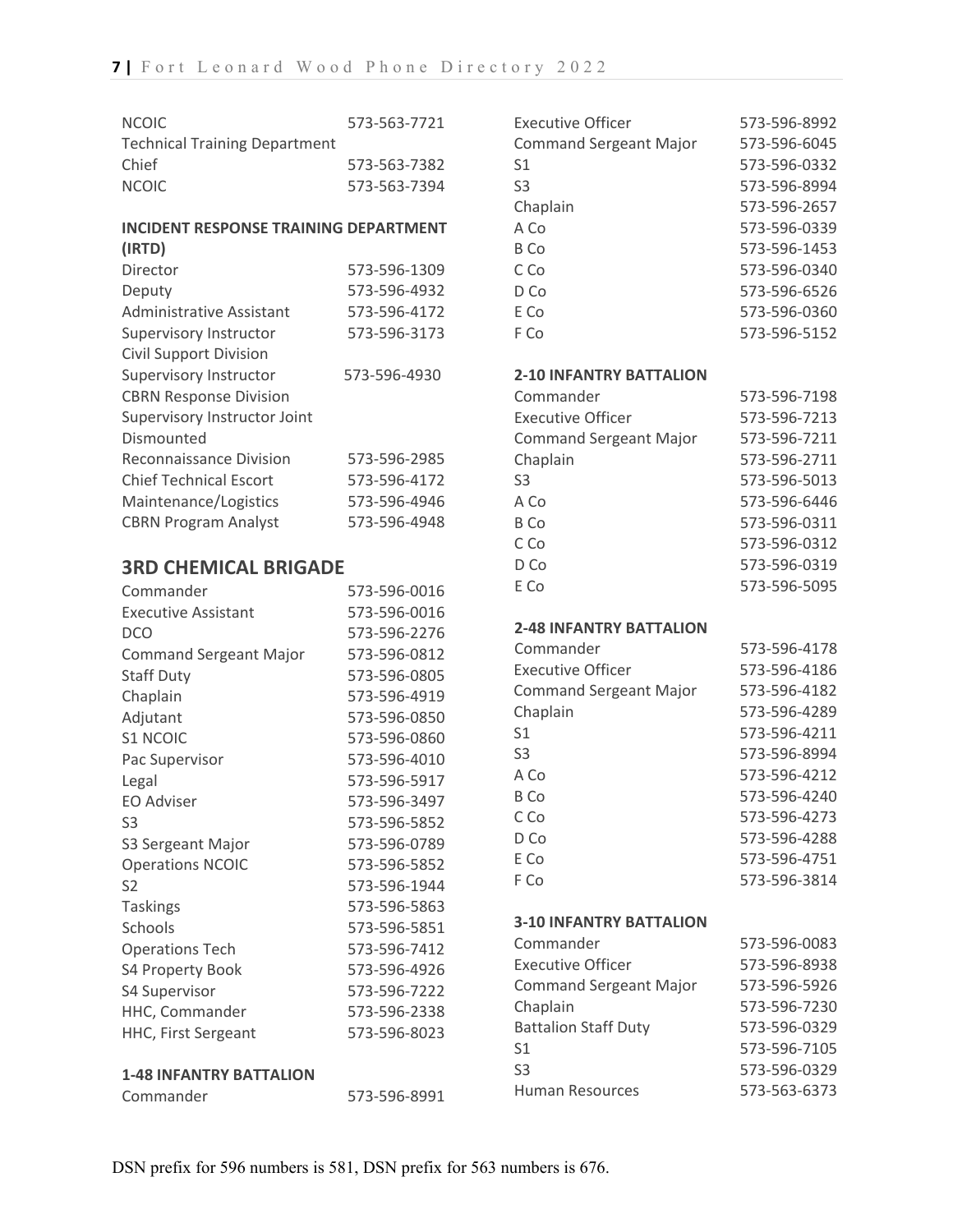| A Co                                    | 573-596-5728 | Chief of Staff                          | 573-563-7116 |
|-----------------------------------------|--------------|-----------------------------------------|--------------|
| <b>B</b> Co                             | 573-596-0326 | Deputy Chief of Staff                   | 573-563-6339 |
| C Co                                    | 573-596-0327 | <b>Operations Officer</b>               | 573-563-5850 |
| D Co                                    | 573-596-6329 | <b>Operations Sergeant</b>              | 573-563-6344 |
| E Co                                    | 573-596-6180 | <b>Taskings</b>                         | 573-563-6333 |
|                                         |              |                                         |              |
| <b>84TH CHEMICAL BATTALION</b>          |              | <b>ENVIRONMENTAL INTEGRATION,</b>       |              |
| Commander                               | 573-596-8484 | <b>DIRECTORATE OF USAES</b>             |              |
| <b>Executive Officer</b>                | 573-596-6367 | Director                                | 573-563-2845 |
| <b>Command Sergeant Major</b>           | 573-596-6361 | Administrative Assistant                | 573-563-3816 |
| Chaplain                                | 573-596-6352 |                                         |              |
| S <sub>1</sub>                          | 573-596-6332 | HISTORICAL PROGRAMS, DIRECTORATE OF     |              |
| S <sub>2</sub>                          | 573-596-6354 | <b>USAES</b>                            |              |
| S <sub>3</sub>                          | 573-596-2401 | Historian                               | 573-563-6365 |
| S <sub>4</sub>                          | 573-596-6341 | <b>Archives Technician</b>              | 573-563-6365 |
| A Co                                    | 573-596-2616 | <b>USAES Museum Curator</b>             | 573-596-0780 |
| <b>First Sergeant</b>                   | 573-596-4161 |                                         |              |
| <b>B</b> Co                             | 573-596-2048 | TRAINING AND LEADER DEVELOPMENT,        |              |
| <b>First Sergeant</b>                   | 573-596-6016 | <b>DIRECTORATE OF (DOTLD), USAES</b>    |              |
| C Co                                    | 573-596-1745 | Director                                | 573-563-4093 |
| <b>First Sergeant</b>                   | 573-596-1718 | <b>Technical Director</b>               | 573-563-4093 |
| <b>Chemical AIT Training Department</b> |              | Sergeant Major                          | 573-563-4093 |
| Chief                                   | 573-596-2474 | <b>Executive Assistant</b>              | 573-563-4093 |
| <b>NCOIC</b>                            | 573-596-2953 | <b>Training Integration Office</b>      | 573-563-6197 |
|                                         |              | Admin. Support                          | 573-563-5812 |
| <b>CDTF</b>                             |              | <b>Individual Training</b>              | 573-563-4112 |
| Director                                | 573-596-0635 | <b>Collective Training</b>              | 573-563-6237 |
| <b>Deputy Director</b>                  | 573-596-0674 | Department of Instruction               | 573-563-6169 |
| <b>Executive Assistant</b>              | 573-596-0608 |                                         |              |
| Operations                              | 573-596-1661 | <b>ENGINEER PERSONNEL DEVELOPMENT</b>   |              |
| <b>Security Supervisor</b>              | 573-596-1650 | <b>OFFICE (EPDO), USAES</b>             |              |
| Senior Instructor                       | 573-596-1532 | Chief                                   | 573-563-4036 |
| Supply                                  | 573-596-4914 | Sergeant Major                          | 573-563-6137 |
| O&M Contractor                          | 573-596-1750 | <b>Executive Assistant</b>              | 573-563-3816 |
| <b>O&amp;M Assistant</b>                | 573-596-0721 |                                         |              |
|                                         |              | <b>COUNTER EXPLOSIVE HAZARDS CENTER</b> |              |

# **U.S. ARMY ENGINEER SCHOOL (USAES)**

| Commandant                          | 573-563-6192 |  |
|-------------------------------------|--------------|--|
| <b>Executive Assistant</b>          | 573-563-6192 |  |
| Aide-De-Camp                        | 573-563-8059 |  |
| <b>Command Sergeant Major</b>       | 573-563-8060 |  |
| Assistant Commandant                | 573-563-6192 |  |
| <b>Deputy Assistant Commandants</b> |              |  |
| <b>US Army Reserve</b>              | 573-563-8045 |  |
| <b>Army National Guard</b>          | 573-563-8046 |  |
| <b>Executive Assistant</b>          | 573-563-8080 |  |
| Chief of Staff Office               |              |  |

| Director                    | 573-563-4085 |
|-----------------------------|--------------|
| <b>Tech Director</b>        | 573-563-8195 |
| <b>Deputy Director</b>      | 573-563-3985 |
| <b>Executive Assistant</b>  | 573-563-4085 |
| <b>Operations Officer</b>   | 573-563-7057 |
| Mine Detention Dog School   | 573-563-3978 |
| Intelligence Officer        | 573-563-6020 |
| <b>Strategic Plans</b>      | 573-563-5727 |
| <b>Training</b>             | 573-563-3980 |
| <b>Technology Assistant</b> | 573-563-3985 |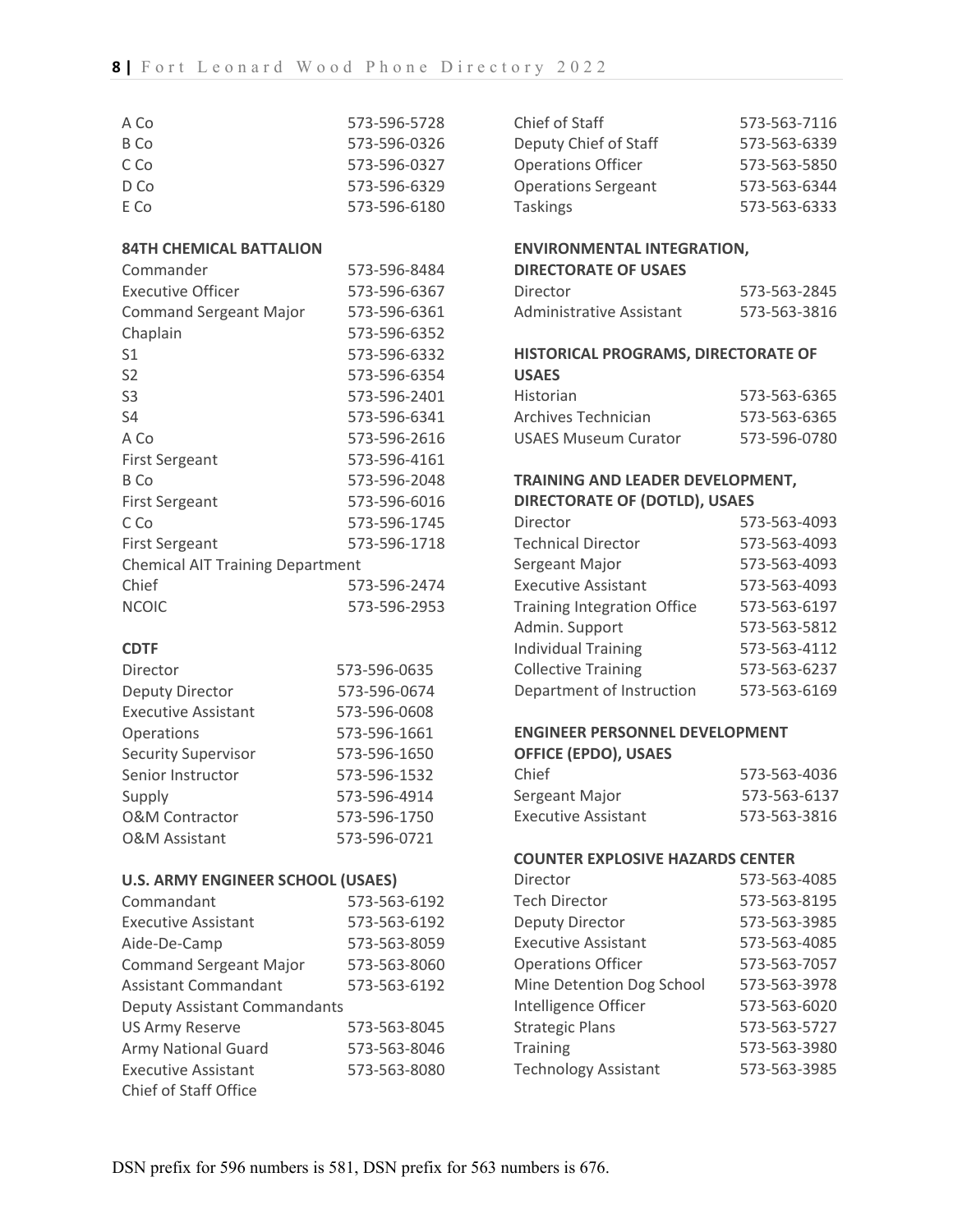| <b>1ST ENGINEER BRIGADE</b>    |              | C Co                                      | 573-596-2517 |
|--------------------------------|--------------|-------------------------------------------|--------------|
| Commander                      | 573-596-0224 | D Co                                      | 573-596-0379 |
| <b>Executive Officer</b>       | 573-596-0224 |                                           |              |
| <b>Command Sergeant Major</b>  | 573-596-0224 | <b>169TH ENGINEER BATTALION</b>           |              |
| <b>Executive Assistant</b>     | 573-596-0224 | Commander                                 | 573-596-0785 |
| Chaplain                       | 573-596-7870 | <b>Executive Officer</b>                  | 573-596-2547 |
| Civilian Personnel Coordinator | 573-596-3826 | Command Sgt. Major                        | 573-596-5451 |
| Legal                          | 573-596-3225 | Chaplain                                  | 573-596-7719 |
| S <sub>1</sub>                 | 573-596-0225 | S <sub>1</sub>                            | 573-596-4683 |
| Mailroom                       | 573-596-7635 | S <sub>2</sub>                            | 573-596-2165 |
| <b>S2/S3 OIC</b>               | 573-596-1685 | S <sub>3</sub>                            | 573-596-0394 |
| S2/S3 Sergeant Major           | 573-596-3628 | S4                                        | 573-596-3471 |
| <b>S2 NCOIC</b>                | 573-596-0221 | A Co, Panama City, FL                     | 850-230-7050 |
| <b>S3 NCOIC</b>                | 573-596-5454 | B Co                                      | 573-596-0992 |
| S3 Training NCO                | 573-596-4236 | <b>Vertical Skills Division</b>           | 573-596-0997 |
| S3 Taskings                    | 573-596-5459 | C Co, Gulfport Naval Station              | 228-871-2707 |
| S3 Schools                     | 573-596-5121 | Firefighters, Goodfellow                  |              |
| S4                             | 573-596-3024 | AFB, TX                                   | 325-654-4829 |
| Ammo                           | 573-596-6135 | E Co, Ft Belvoir, VA                      | 703-805-9232 |
|                                |              | Sapper Detachment                         | 573-596-0823 |
| <b>31ST ENGINEER BATTALION</b> |              |                                           |              |
| Commander                      | 573-596-0344 | <b>554TH ENGINEER BATTALION</b>           |              |
| <b>Executive Officer</b>       | 573-596-4835 | Commander                                 | 573-596-5712 |
| <b>Command Sergeant Major</b>  | 573-596-7055 | <b>Executive Officer</b>                  | 573-596-8905 |
| S <sub>1</sub>                 | 573-596-7059 | Command Sgt. Major                        | 573-596-8921 |
| Chaplain                       | 573-596-0184 | S1                                        | 573-596-0989 |
| S <sub>2</sub> OIC             | 573-596-5390 | S <sub>2</sub>                            | 573-596-7834 |
| S <sub>2</sub>                 | 573-596-7345 | S <sub>3</sub>                            | 573-596-0821 |
| S3 OIC                         | 573-596-6547 | S4                                        | 573-596-8916 |
| <b>S3 NCOIC</b>                | 573-596-5390 | A Co                                      | 573-596-2565 |
| S <sub>4</sub>                 | 573-596-3942 | <b>B</b> Co                               | 573-596-7141 |
| A Co                           | 573-596-4592 | C Co                                      | 573-596-0800 |
| <b>B</b> Co                    | 573-596-1473 | D Co                                      | 573-596-3600 |
| C Co                           | 573-596-0389 | <b>Basic Officer Leadership</b>           |              |
| D Co                           | 573-596-0387 | Course                                    | 573-596-1310 |
|                                |              | <b>Engineer Captain Career</b>            |              |
| <b>35TH ENGINEER BATTALION</b> |              | Course                                    | 573-563-4128 |
| Commander                      | 573-596-0382 | <b>Engineer Pre-Command</b>               |              |
| <b>Executive Officer</b>       | 573-596-1649 | Course                                    | 573-596-0800 |
| <b>Command Sergeant Major</b>  | 573-596-1920 |                                           |              |
| Chaplain                       | 573-596-7719 | <b>DEPARTMENT OF MILITARY ENGINEERING</b> |              |
| S <sub>1</sub>                 | 573-596-5371 | (USAES)                                   |              |
| S <sub>2</sub>                 | 573-596-8240 | Chief                                     | 573-563-4088 |
| S <sub>3</sub>                 | 573-596-0385 | Sergeant Major                            | 573-563-5850 |
| <b>S4</b>                      | 573-596-3249 | Operations                                | 573-563-6344 |
| A Co                           | 573-596-0386 | <b>Training</b>                           | 573-563-8075 |
| <b>B</b> Co                    | 573-596-4692 |                                           |              |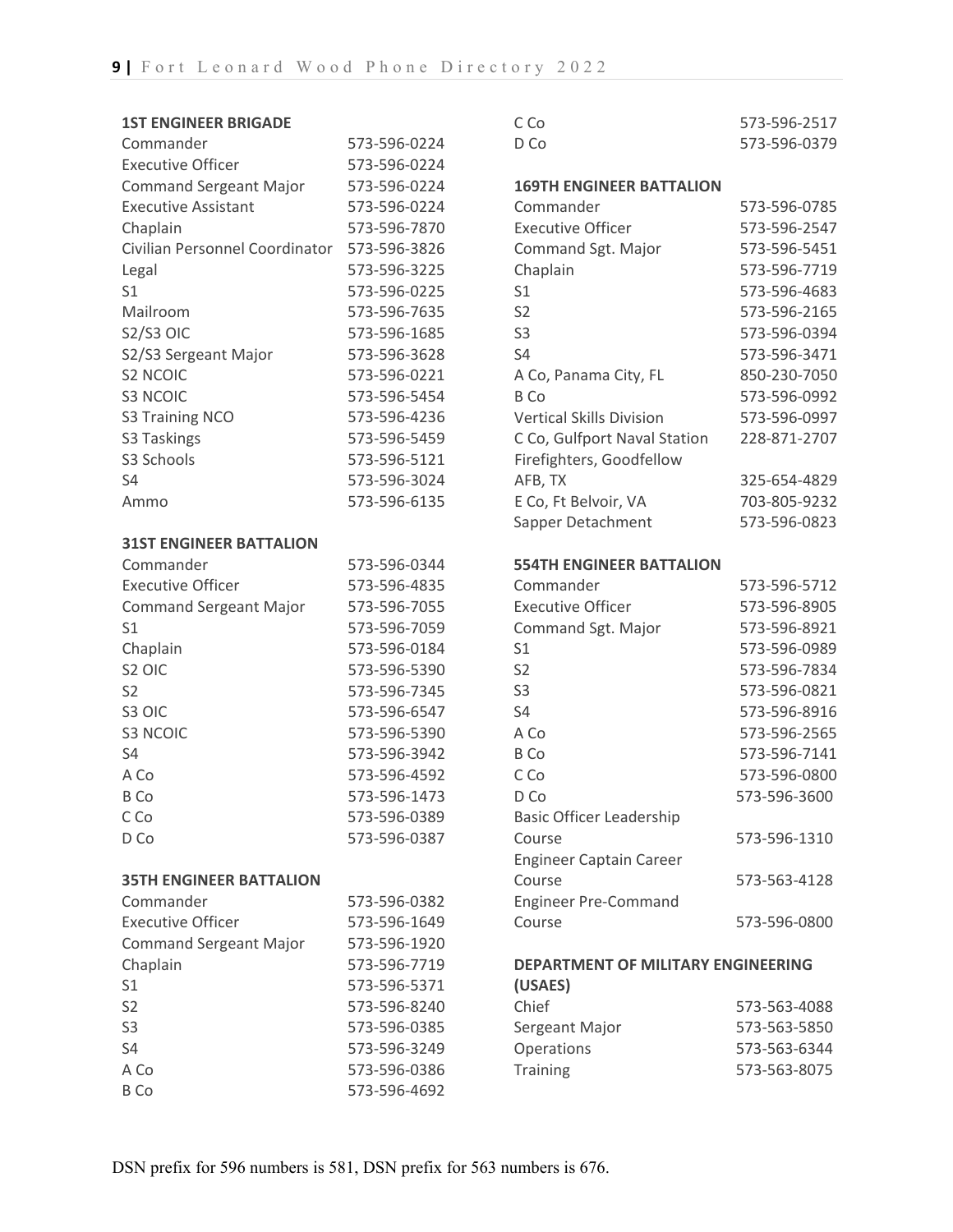#### **U.S. ARMY MILITARY POLICE SCHOOL (USAMPS)**

| וט וויחיטטן                    |              |
|--------------------------------|--------------|
| Commandant                     | 573-563-8019 |
| Aide-de-Camp                   | 573-563-8024 |
| <b>Assistant Commandant</b>    | 573-563-8017 |
| Deputy Commandant              | 573-563-6221 |
| <b>Executive Assistant</b>     | 573-563-8019 |
| <b>Regimental Command</b>      |              |
| Sergeant Major (RCSM)          | 573-563-8018 |
| Regimental Admin. Assistant    | 573-563-7401 |
| <b>Regimental Driver</b>       | 573-563-7882 |
| <b>Regimental Regiment</b>     |              |
| Warrant Officer (RWO)          | 573-563-8035 |
| Deputy Assistant Commandant    |              |
| Reserve Component (DAC-RC)     | 573-563-6223 |
| <b>Senior Enlisted Adviser</b> | 573-563-6098 |
| <b>Operations NCO</b>          | 573-563-2014 |
| MP DOTMLPF Integrator          | 573-563-3010 |
| Deputy Assistant Commandant    |              |
| National Guard (ARNG)          | 573-563-4570 |
| Proponency NCO                 | 573-563-7895 |
|                                |              |

### **ARMY NON-LETHAL/SCALABLE EFFECTS CENTER (ANSLEC)**

| Chief                             | 573-563-7092 |
|-----------------------------------|--------------|
| Deputy                            | 573-563-7033 |
| Mat/Logistics NCO                 | 573-563-7878 |
| <b>Materiel System Specialist</b> | 573-563-5490 |
| <b>Nonlethal Weapons</b>          |              |
| <b>Materiel Specialist</b>        | 573-563-5494 |
| <b>Nonlethal Weapons</b>          |              |
| Specialist                        | 573-563-5494 |

# **PROPONENCY, INITIATIVES AND**

### **INTEGRATION, DIRECTORATE OF (PII)**

| Chief                               | 573-563-7550 |  |
|-------------------------------------|--------------|--|
| Proponent NCO                       | 573-563-8069 |  |
| 31E Senior Career Management        |              |  |
| <b>NCO</b>                          | 573-563-7949 |  |
| 31B MWD Career Management           |              |  |
| <b>NCO</b>                          | 573-563-8040 |  |
| 31B Career Management NCO           | 573-563-6249 |  |
| <b>Detention Operations Adviser</b> | 573-563-8206 |  |
| Data Analyst                        | 573-563-8131 |  |

### **PLANS AND OPERATIONS, DIRECTORATE OF (DPO)**

| Director                                  | 573-563-8027                 |
|-------------------------------------------|------------------------------|
| <b>Technical Director</b>                 | 573-563-7963                 |
| <b>Operations Sergeant Major</b>          | 573-563-7802                 |
| <b>Operations NCO</b>                     | 573-563-7972                 |
| Operations NCO/                           |                              |
| <b>Physical Security</b>                  | 573-563-8108                 |
| <b>Ammunition Branch</b>                  |                              |
| Ammo NCOIC                                | 573-563-7897                 |
| Ammo NCO                                  | 573-563-7801                 |
| <b>Munitions Specialist</b>               | 573-563-6098                 |
| <b>Munitions Handler</b>                  | 573-563-7979                 |
| <b>Executive Administration</b>           |                              |
| <b>Admin Operations Specialist</b>        | 573-563-7898                 |
| Program Management Branch                 |                              |
| Management and Program                    |                              |
| Analyst                                   | 573-563-8030                 |
| Supply Technician                         | 573-563-4010                 |
| <b>Scheduling Branch</b>                  |                              |
| <b>Training Technician (ATTRS)</b>        | 573-563-5911                 |
| <b>Training Technician</b>                | 573-563-5357                 |
| <b>Supply Branch</b>                      |                              |
| <b>Supply Technician</b>                  | 573-563-4010                 |
| Unit Supply Sergeant                      | 573-563-7953                 |
| <b>Unit Supply Specialist</b>             | 573-563-7972                 |
| <b>Training Management Division (TMD)</b> |                              |
| Chief                                     | 573-563-8030                 |
| <b>Management Analyst</b>                 | 573-563-6603                 |
| <b>Education/Training Tech</b>            | 573-563-5911                 |
|                                           |                              |
| DIRECTORATE OF TRAINING, DEVELOPMENT,     |                              |
| <b>AND EDUCATION</b>                      |                              |
| Director                                  | 573-563-8098                 |
| <b>Deputy Director</b>                    | 573-563-8042<br>573-563-7885 |
| Sergeant Major                            |                              |

| DUDULY DII UULUI                                | <u>,, , ,uu uu c</u> |  |
|-------------------------------------------------|----------------------|--|
| Sergeant Major                                  | 573-563-7885         |  |
| <b>Executive Assistant</b>                      | 573-563-8098         |  |
| <b>Collective Training Development Division</b> |                      |  |
| (CTDD)                                          |                      |  |
| Chief                                           | 573-563-5564         |  |
| <b>NCOIC</b>                                    | 573-563-2513         |  |
| Command and Tactics Division (CATD)             |                      |  |
| Chief                                           | 573-563-6091         |  |
| <b>British Exchange Officer</b>                 | 573-563-7823         |  |
| <b>OBLB Chief</b>                               | 573-563-7834         |  |
| <b>Captains Career Branch</b>                   |                      |  |
| <b>OALB Chief</b>                               | 573-563-7823         |  |
| Instructor, MPCCC                               | 573-563-7838         |  |
| Basic Officer Leadership Course (BOLC)          |                      |  |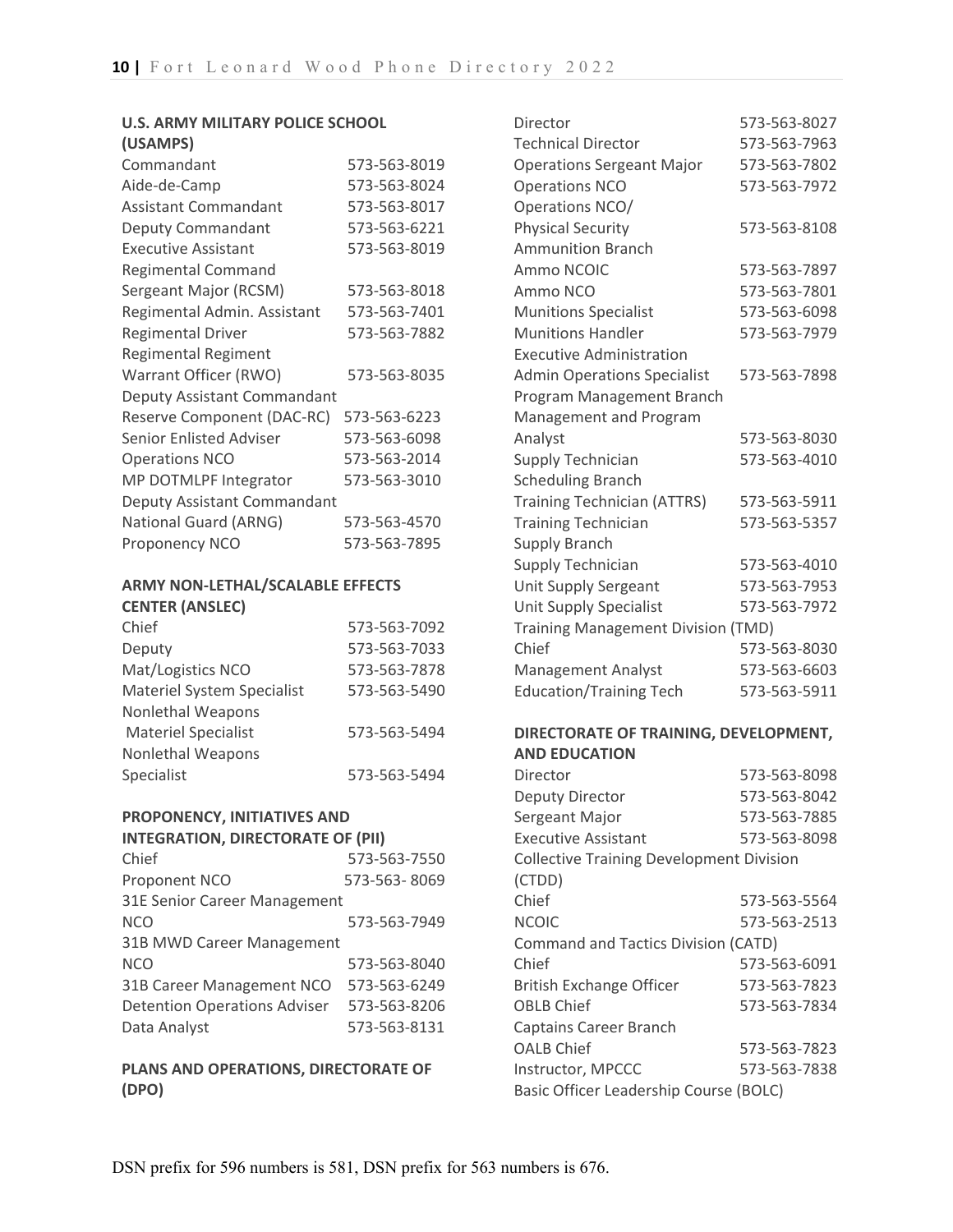| Chief                                           | 573-563-7834 |
|-------------------------------------------------|--------------|
| Family Advocacy Law Enforcement Training        |              |
| Division (FALETD)                               |              |
| Chief                                           | 573-563-8061 |
| <b>Critical Incident Peer</b>                   |              |
| Support (CIPS)                                  | 573-563-7868 |
| <b>Domestic Violence</b>                        |              |
| <b>Investigations Training</b>                  | 573-563-7624 |
| Special Investigations                          |              |
| <b>Branch Chief</b>                             | 573-563-3031 |
| <b>Training Technician</b>                      | 573-563-7865 |
| Force Protection Training Division (FPTD)       |              |
| Chief                                           | 573-596-0059 |
| NCOIC/Operations                                | 573-596-1535 |
| Admin Assistant                                 | 573-596-2014 |
| Antiterrorism Branch Chief                      | 573-596-2097 |
| Law Enforcement Operations                      |              |
| <b>Branch Chief</b>                             | 573-596-2999 |
| <b>Physical Security</b>                        |              |
| <b>Section Chief</b>                            | 573-596-5449 |
| <b>Individual Training Development Division</b> |              |
| (ITDD)                                          |              |
| Chief                                           | 573-563-8119 |
| <b>NCOIC</b>                                    | 573-563-7198 |
| OES/WOES Branch Chief                           | 573-563-8122 |
| NCOES/Functional                                |              |
| <b>Branch Chief</b>                             | 573-563-8144 |
| OSUT/IET Branch Chief                           | 573-563-7251 |
| Knowledge and Information Management            |              |
| Division (KIMD)                                 |              |
| Chief                                           | 573-563-5634 |
| Instructor                                      | 573-563-6047 |
| Instructor Contractor-                          |              |
| <b>Centralized Operations</b>                   |              |
| Police Suite (COPS)                             | 573-563-5635 |
| Lessons Learned Integration                     | 573-563-7820 |
| Law Division                                    |              |
| Chief                                           | 573-563-8034 |
| Instructor                                      | 573-563-7871 |
| Instructor                                      | 573-563-7872 |
| Military Police Investigations Division (MPID)  |              |
| Chief                                           | 573-563-1081 |
| Deputy Chief                                    | 573-563-1081 |
| <b>NCOIC</b>                                    | 573-563-1082 |
| Warrant Officer Leadership                      |              |
| And Professional Development                    |              |
| <b>Branch Chief</b>                             | 573-563-3016 |

| <b>Forensics Evidence</b>                       |              |
|-------------------------------------------------|--------------|
| <b>Branch Chief</b>                             | 573-563-8136 |
| <b>Testimonial Evidence</b>                     |              |
| <b>Branch Chief</b>                             | 573-563-7866 |
| Police Intelligence Operations 573-563-7866     |              |
| <b>Special Tactics Training Division (STTD)</b> |              |
| Chief                                           | 573-596-2524 |
| <b>NCOIC</b>                                    | 573-596-2868 |
| <b>Administrative Assistant</b>                 | 573-596-0730 |
| <b>Tactics Branch Chief</b>                     | 573-596-2091 |
| <b>Evasive Driver Training Chief</b>            | 573-596-1555 |
| <b>Protective Services Chief</b>                | 573-596-1970 |
|                                                 |              |
| Training Integration Division (TID)<br>Chief    |              |
|                                                 | 573-563-5830 |
| <b>HISTORIAN</b>                                |              |
| <b>MP Historian</b>                             | 573-563-5440 |
|                                                 |              |
| <b>MILITARY POLICE MUSEUM</b>                   |              |
| Museum                                          | 573-596-0604 |
| <b>Museum Specialist</b>                        | 573-596-2131 |
|                                                 |              |
| <b>14TH MILITARY POLICE BRIGADE</b>             |              |
| Commander                                       | 573-596-0968 |
| <b>Executive Assistant</b>                      | 573-596-0968 |
| <b>Executive Officer</b>                        | 573-596-7218 |
| <b>Command Sergeant Major</b>                   | 573-596-1194 |
| <b>Brigade Legal</b>                            | 573-596-3122 |
| <b>HHC Commander</b>                            | 573-596-2793 |
| <b>HHC First Sergeant</b>                       | 573-596-2799 |
| <b>OPERATIONS</b>                               |              |
| <b>Training NCOIC</b>                           | 573-596-2753 |
| <b>EO Adviser</b>                               | 573-596-7824 |
| S1, OIC                                         | 573-596-0367 |
| S1, NCOIC                                       | 573-596-6615 |
| S2, NCOIC                                       | 573-596-2740 |
| S <sub>2</sub> NCO                              | 573-596-2738 |
| S3, OIC                                         | 573-596-1993 |
| S3, Operations                                  |              |
| Sergeant Major                                  | 573-596-5545 |
| S3, NCOIC                                       | 573-596-1994 |
| S4, OIC                                         | 573-596-1180 |
| S4, NCOIC                                       | 573-596-2747 |
| <b>Staff Duty</b>                               | 573-596-0424 |
| Chaplain                                        | 573-596-2366 |
|                                                 |              |

**701ST MILITARY POLICE BATTALION**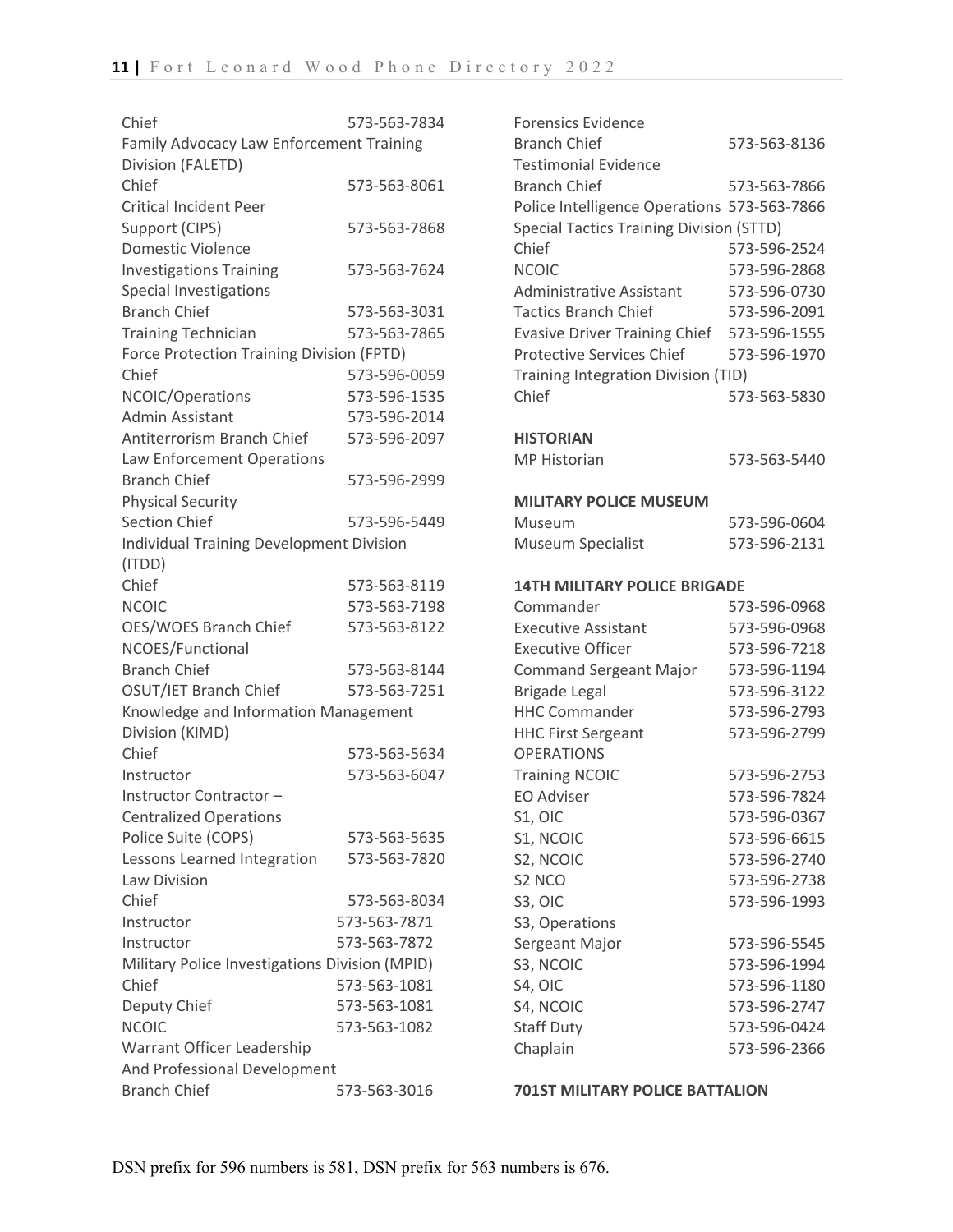| Commander                     | 573-596-2377 |
|-------------------------------|--------------|
| Executive Officer             | 573-596-0096 |
| <b>Command Sergeant Major</b> | 573-596-2284 |
| S1 NCOIC                      | 573-596-2291 |
| S1                            | 573-596-2291 |
| S2                            | 573-596-2256 |
| S <sub>3</sub> OIC            | 573-596-3106 |
| S3 NCOIC                      | 573-596-4176 |
| S3 Tasking                    | 573-596-2283 |
| S <sub>3</sub> Schools        | 573-563-2285 |
| <b>S4 Supervisor</b>          | 573-596-0870 |
| S4                            | 573-596-8559 |
| A Co                          | 573-596-2379 |
| B Co                          | 573-563-4195 |
| C Co                          | 573-596-2015 |
| E Co                          | 573-596-6646 |

### **787TH MILITARY POLICE BATTALION**

| Commander                     | 573-596-2910 |
|-------------------------------|--------------|
| Executive Officer             | 573-596-0703 |
| <b>Command Sergeant Major</b> | 573-596-4748 |
| S1                            | 573-596-2331 |
| S <sub>2</sub>                | 573-596-2301 |
| S <sub>3</sub> OIC            | 573-596-4742 |
| S3 Training NCO               | 573-596-0350 |
| <b>S3 NCOIC</b>               | 573-596-6951 |
| <b>S4 NCOIC</b>               | 573-596-7858 |
| A Co                          | 573-596-8216 |
| B Co                          | 573-596-8214 |
| C Co                          | 573-596-0353 |
| D Co                          | 573-596-5998 |
| E Co                          | 573-596-1221 |

#### **795TH MILITARY POLICE BATTALION**

| 573-596-2153 |
|--------------|
| 573-596-2383 |
| 573-596-2387 |
| 573-596-2943 |
| 573-596-1146 |
| 573-596-2385 |
| 573-596-5279 |
| 573-596-1472 |
| 573-596-2863 |
| 573-596-1256 |
| 573-596-2861 |
| 573-596-2619 |
|              |

#### **RECEPTION AND HOLDING UNIT**

| Commander               | 573-596-6936 |
|-------------------------|--------------|
| <b>First Sergeant</b>   | 573-596-1582 |
| Operations              | 573-596-4977 |
| 399TH ARMY BAND         |              |
| Commander               | 573-596-0685 |
| <b>First Sergeant</b>   | 573-596-6843 |
| Operations              | 573-596-0686 |
| Civilian Support (PAO)  | 573-563-4145 |
| <b>Military Support</b> |              |
| (On FLW)                | 573-596-1360 |
| <b>Military Support</b> |              |
| (Off FLW-CTO)           | 573-563-9163 |
| Supply                  | 573-596-6845 |

## **CAPABILITY DEVELOPMENT AND INTEGRATION DIRECTORATE (CDID)**

| Director                                         | 573-563-7158 |  |
|--------------------------------------------------|--------------|--|
| Deputy Director                                  | 573-563-8193 |  |
| Sergeant Major                                   | 573-563-8788 |  |
| Operations & Integration                         | 573-563-8787 |  |
| Program Analyst                                  | 573-563-6355 |  |
| <b>Budget Analyst</b>                            | 573-563-8786 |  |
| <b>Integration Officer</b>                       | 573-563-8789 |  |
| <b>Operations Sergeant</b>                       | 573-563-7345 |  |
| Logistic Specialist                              | 573-563-6148 |  |
| MS ACQ Officer                                   | 573-563-8784 |  |
| <b>Program Support Specialist</b>                | 573-563-8785 |  |
| Security manager                                 | 573-563-8275 |  |
| <b>Concept, Organization, Doctrine,</b>          |              |  |
| <b>Development Division (CODDD)</b>              |              |  |
| Chief                                            | 573-563-7955 |  |
| Deputy Chief                                     | 573-563-7889 |  |
| <b>Requirements Determination Division (RDD)</b> |              |  |
| Chief                                            | 573-563-1201 |  |
| Program Manager (Deputy Chief)                   | 573-563-3807 |  |
| <b>Operations Support Assistant</b>              | 573-563-4009 |  |
| <b>Maneuver Support Battle Lab</b>               |              |  |
| Chief                                            | 573-563-6186 |  |
| Deputy Chief                                     | 573-563-7020 |  |
| <b>Operations Support Assistant</b>              | 573-563-4084 |  |
| <b>DIRECTORATE FOR COUNTER IMPROVISED</b>        |              |  |
| EVDI OSIVE DEVICES (DCIED)                       |              |  |

**EXPLOSIVE DEVICES (DCIED)** Program Management Division 573-563-2605 Capabilities Integration Division 573-563-2626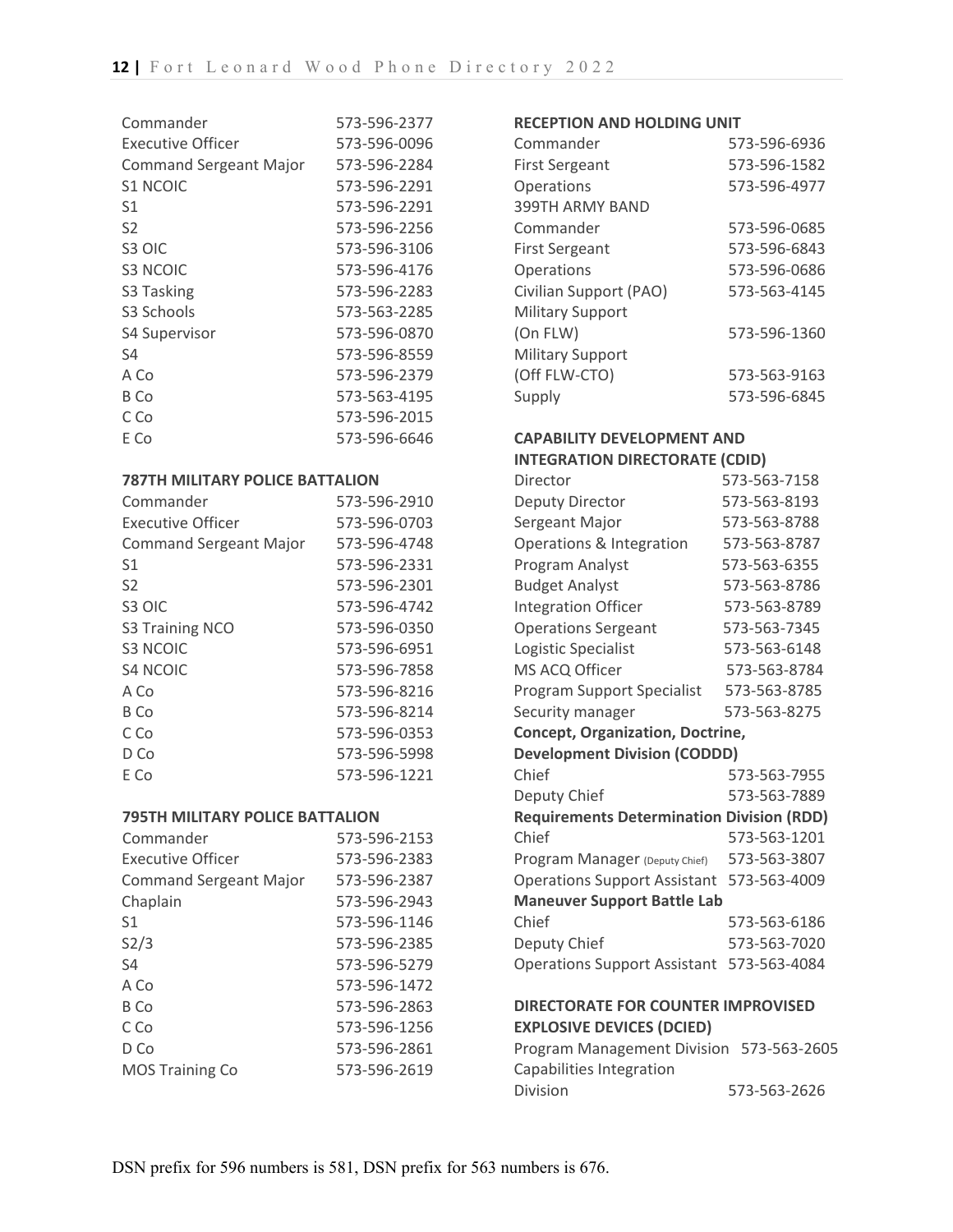| Plans and Operations Division 573-563-2613 |              |
|--------------------------------------------|--------------|
| <b>Security Manager</b>                    | 573-563-2616 |

#### **MSCoE NONCOMMISSIONED OFFICERS ACADEMY (NCOA)**

| <b>NCO Academy</b>             | 573-563-8022 |
|--------------------------------|--------------|
| Commandant                     | 573-563-8023 |
| <b>Assistant Commandant</b>    | 573-563-7423 |
| <b>Executive Assistant</b>     | 573-563-8022 |
| <b>Chief of Training</b>       | 573-563-7424 |
| S <sub>1</sub>                 | 573-563-7601 |
| S <sub>2</sub>                 | 573-563-7430 |
| S <sub>3</sub>                 | 573-563-7425 |
| S <sub>4</sub>                 | 573-563-7604 |
| <b>CBRN SLC First Sergeant</b> | 573-563-7468 |
| <b>CBRN SLC Operations</b>     | 573-563-7471 |
| <b>EN SLC First Sergeant</b>   | 573-563-7435 |
| <b>EN SLC Operations</b>       | 573-563-7438 |
| MP SLC First Sergeant          | 573-563-7450 |
| <b>SLC Operations</b>          | 573-563-0027 |
| <b>CBRN ALC First Sergeant</b> | 573-563-7469 |
| <b>CBRN ALC Operations</b>     | 573-563-7478 |
| <b>EN ALC First Sergeant</b>   | 573-563-7436 |
| <b>EN ALC Operations</b>       | 573-563-7437 |
| <b>MP ALC First Sergeant</b>   | 573-563-7451 |
| <b>MP ALC Operations</b>       | 573-563-7453 |
| <b>BLC First Sergeant</b>      | 573-563-7488 |
| <b>BLC Operations</b>          | 573-563-7495 |
| <b>Staff Duty</b>              | 573-563-5063 |
| <b>NCOA EO Adviser</b>         | 573-563-7425 |
|                                |              |

#### **43RD ADJUTANT GENERAL BATTALLION (43RD AG BN)**

| (43KD AG BN)                  |              |
|-------------------------------|--------------|
| Commander                     | 573-563-5065 |
| <b>Executive Assistant</b>    | 573-596-0648 |
| Executive Officer             | 573-596-7145 |
| <b>Command Sergeant Major</b> | 573-596-7151 |
| <b>HHC Commander</b>          | 573-596-7163 |
| <b>First Sergeant</b>         | 573-596-7163 |
| Commander, Fitness            |              |
| Training Unit (FTU)           | 573-596-1253 |
| <b>First Sergeant</b>         | 573-596-4054 |
| S1                            | 573-596-2128 |
| <b>Reception Operations</b>   |              |
| Chief (ROC)                   | 573-596-0658 |
| S <sub>3</sub>                | 573-596-7163 |
| Plans/Mobilization            | 573-596-7161 |

| 573-596-2137 |
|--------------|
|              |
| 573-596-0656 |
| 573-596-0398 |
| 573-596-2174 |
| 573-596-2134 |
| 573-596-0655 |
| 573-596-0661 |
| 573-596-0851 |
|              |
| 573-596-3824 |
| 573-596-3821 |
|              |
| 573-596-3019 |
| 573-596-2247 |
|              |

#### **RESERVE COMPONENT, 43RD AG RECEPTION**

| NG Liaison NCO            | 573-596-0650 |
|---------------------------|--------------|
| USAR Liaison NCO          | 573-596-0657 |
| <b>USAREC Liaison NCO</b> | 573-596-3613 |

# **OTHER TENANT ORGANIZATIONS**

### **35TH ENGINEER BRIGADE, HHC, MOARNG**

| Commander                          | 573-596-0939 |
|------------------------------------|--------------|
| Executive Officer                  | 573-596-1605 |
| <b>Training Officer NCO</b>        | 573-596-1606 |
| Property Book Tech                 | 573-596-1665 |
| Senior Brigade                     |              |
| <b>Training NCO</b>                | 573-596-1608 |
| <b>Training NCO</b>                | 573-596-1607 |
| <b>PSNCO</b>                       | 573-596-1675 |
| <b>Executive Assistant</b>         | 573-596-1666 |
| <b>Supply NCO</b>                  | 573-329-9033 |
| <b>Mobilization/Readiness NCO</b>  | 573-596-1603 |
| <b>Support Services Specialist</b> | 573-596-1663 |
|                                    |              |

### **5TH ENGINEER BATTALION**

| S3-3 NCOIC  | 573-596-7845 |
|-------------|--------------|
| S-6 NCOIC   | 573-596-6865 |
| PBO         | 573-596-4019 |
| HHC         | 573-596-3989 |
| 515th EN CO | 573-596-4880 |
| 50th EN CO  | 573-596-5652 |
| 55th EN CO  | 573-596-1721 |
| 509th EN CO | 573-596-0123 |
| EN K9 CO    | 573-563-9392 |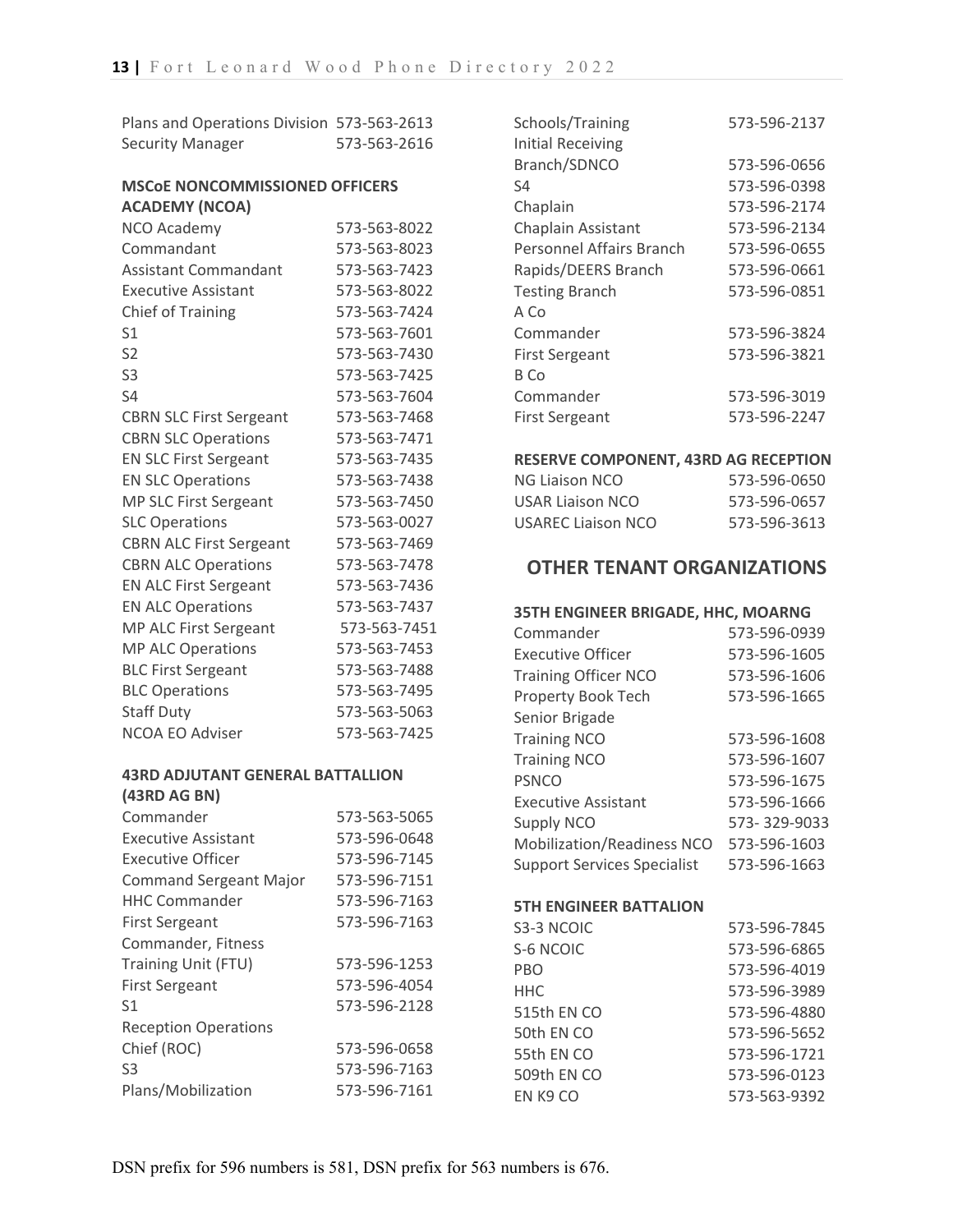| ESC.                   | 573-596-8812 |
|------------------------|--------------|
| 595th EN CO            | 573-596-2084 |
| 509TH EN CO. 5TH EN BN | 573-596-0123 |
| 515TH EN CO, 5TH EN BN | 573-596-0120 |

#### **58TH TRANSPORTATION BATTALION**

| Commander                     | 573-596-0991 |
|-------------------------------|--------------|
| <b>Executive Officer</b>      | 573-596-0991 |
| <b>Command Sergeant Major</b> | 573-596-0991 |
| Chaplain                      | 573-596-4435 |
| S <sub>1</sub>                | 573-596-6411 |
| S <sub>3</sub>                | 573-596-0792 |
| S4                            | 573-596-0794 |
| <b>HHC Commander</b>          | 573-596-7764 |
| A Co                          | 573-596-1047 |
| B Co                          | 573-596-7764 |
| C Co                          | 573-596-6927 |
| MTOC                          | 573-596-0667 |

### **102ND DIVISION (MANEUVER SUPPORT)**

| 102nd Division                |              |
|-------------------------------|--------------|
| <b>Commanding General</b>     | 573-563-4525 |
| <b>Assistant Division</b>     |              |
| Commander                     | 573-563-4606 |
| <b>Executive Officer</b>      | 573-563-4604 |
| <b>Command Sergeant Major</b> | 573-563-4608 |
| <b>Executive Assistant</b>    | 573-563-7016 |
| Human Resource Officer        | 573-563-4612 |
| <b>Human Resource</b>         |              |
| Specialist                    | 573-563-4820 |
| <b>Operations Officer</b>     | 573-563-4817 |
| <b>Assistant Operations</b>   |              |
| Officer                       | 573-563-4633 |
| <b>Training Specialist</b>    | 573-563-4624 |
| <b>Schools NCO</b>            | 573-563-4806 |
| Logistics Specialist          | 573-563-4607 |
| Logistics NCO                 | 573-563-4809 |
| Force Management              | 573-563-4629 |
| <b>IT Specialist</b>          | 573-563-4611 |
| Software Analyst              | 573-563-4609 |
| Finance NCO                   | 573-563-4613 |
| <b>Command Career</b>         |              |
| Counselor                     | 573-563-4609 |
| Safety                        | 573-563-4807 |
| <b>HHC Commander</b>          | 573-563-4603 |
| <b>HHC Unit Administrator</b> | 573-563-4619 |

# **140TH REGIMENT REGIONAL TRAINING**

**INSTITUTE (RTI)—MOARNG** 573-329-9000 180TH MILITARY POLICE DOG DETACHMENT Detachment Commander 573-596-7523 First Sergeant 573-596-7523

#### **252ND MILITARY POLICE DETACHMENT**

| Detachment Commander | 573-596-7523 |
|----------------------|--------------|
| First Sergeant       | 573-596-7523 |

#### **763RD ORDNANCE COMPANY (EOD)**

| 24-hour Emergency     |              |
|-----------------------|--------------|
| Response Line         | 573-596-2818 |
| Commander             | 573-596-6248 |
| First Sergeant        | 573-596-4229 |
| <b>Operations NCO</b> | 573-596-2818 |

### **902ND MILITARY INTELLIGENCE GROUP, FLW RESIDENT OFFICE**

573-596-0004/0598/0404

### **AIR FIELD (REGIONAL FLIGHT SERVICES)**

| <b>FLW Ticket Office</b>        | 573-329-4200   |
|---------------------------------|----------------|
| <b>Forney Flight Operations</b> | 573-596-0165   |
| Waynesville-St Robert           |                |
| <b>Regional Airport</b>         | 573-840-0643   |
| Waynesville-St Robert           |                |
| <b>Regional Airport Website</b> | www.flyflw.com |

### **AMERICAN RED CROSS**

| <b>FLW ARC Senior</b>    |                |
|--------------------------|----------------|
| <b>Station Manager</b>   | 573-596-0300   |
| Director                 | 573-596-0300   |
| After Hours              | 877-272-7337   |
| Hero Care Network        | 877-272-7337   |
| American Red Cross Blood |                |
| Centers                  | 573-528-9098/  |
| 573-635-1132             |                |
| Disaster Assistance CNMO | 1-800-733-2767 |
|                          |                |

#### **ARMY AND AIR FORCE EXCHANGE SERVICE (AAFES)**

| General Manager          | 573-596-1501 |
|--------------------------|--------------|
| Human Resources          | 573-596-1501 |
| Services Business Office | 573-596-1501 |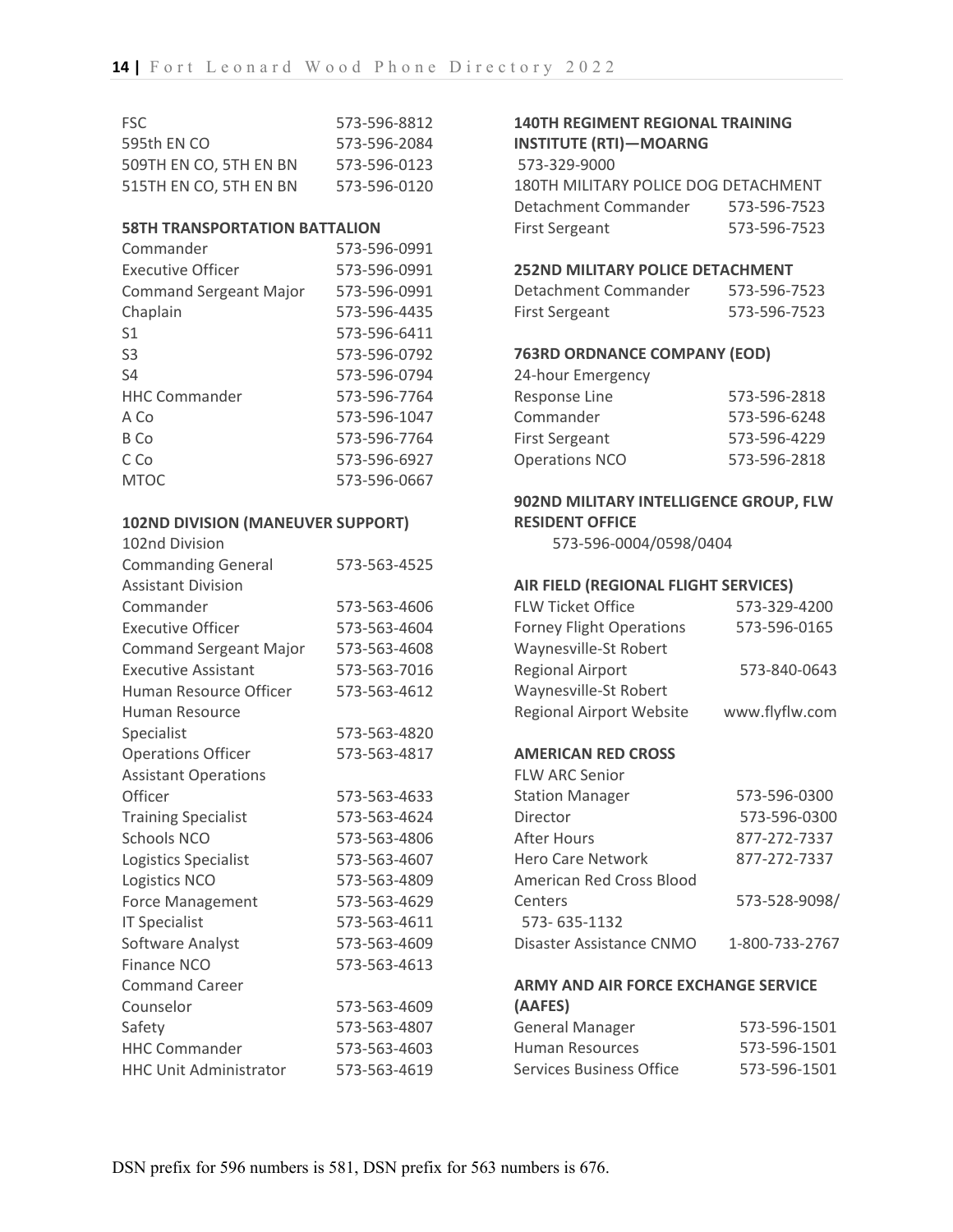# **DEFENSE COMMISSARY**

| <b>AGENCY (DECA)</b>                   | 573-596-0689 |
|----------------------------------------|--------------|
| <b>ARMY MILITARY PAY OFFICE (AMPO)</b> |              |
| Admin. Services                        | 573-596-0710 |

| <b>Disbursing</b>       | 573-596-0007 |
|-------------------------|--------------|
| <b>Customer Service</b> | 573-596-2927 |
| Demobilization/         |              |
| Mobilization/WIA        | 573-596-0729 |
| In/Out Processing       | 573-596-8353 |
| Processing              | 573-596-3127 |
| Reserve Pay             | 573-596-0729 |
| Review                  | 573-596-0010 |
| <b>Transitions</b>      | 573-596-0024 |

# **VETERANS AFFAIRS, DEPARTMENT**

| OF (FEDERAL) | 573-563-9090 |
|--------------|--------------|
|--------------|--------------|

### **CONTRACTING**

| Mission and Installation                |  |
|-----------------------------------------|--|
| Contracting Command (MICC) 573-596-0244 |  |

### **DLA STRATEGIC DATA SERVICES**

#### **MISSOURI JOB CENTER**

| Missouri Job Center<br>573-596-0294 |
|-------------------------------------|
|-------------------------------------|

| URBAN SEARCH AND RESCUE |  |
|-------------------------|--|
|-------------------------|--|

#### **U.S. ARMY CORPS OF ENGINEERS**,

| Kansas City DISTRICT, FLW AREA OFFICE |              |
|---------------------------------------|--------------|
| Area Commander                        | 573-596-0081 |
| Area Engineer                         | 573-596-0081 |

#### **U.S. ARMY PRIME POWER SCHOOL**

| Commander                      | 573-596-0612 |
|--------------------------------|--------------|
| <b>First Sergeant</b>          | 573-596-6449 |
| <b>Executive Assistant</b>     | 573-596-0343 |
| <b>Training System Manager</b> | 573-596-0526 |
| <b>Training Technician</b>     | 573-596-0303 |

### **MID-MISSOURI RECRUITING COMPANY**

| Admin, Assistant | 573-563-2901 |
|------------------|--------------|
| Commander        | 573-563-2902 |
| First Sergeant   | 573-563-2903 |

### **NETWORK ENTERPRISE CENTER (NEC)**

| Administration                   | 573-563-6113 |
|----------------------------------|--------------|
| <b>Automated Service</b>         |              |
| Order Helpdesk                   | 573-563-4357 |
| <b>Visual Telecommunications</b> |              |
| Center (VTC) Suite               | 573-563-6162 |
| <b>Visual Telecommunications</b> |              |
| Center (VTC) Support             | 573-563-7050 |

#### **LOGISTICS READINESS CENTER**

| Director                                  | 573-596-5881 |
|-------------------------------------------|--------------|
| Logistics Management Office               | 573-596-0905 |
| Security                                  | 573-596-0836 |
| Systems                                   | 573-596-0615 |
| QASAS                                     | 573-596-0832 |
| Plans & Operations                        | 573-596-0623 |
| S1                                        | 573-596-0836 |
| S <sub>2</sub>                            | 573-596-0933 |
| S <sub>3</sub>                            | 573-596-0905 |
| S4                                        | 573-596-0905 |
| S <sub>6</sub>                            | 573-596-0615 |
| S8                                        | 573-596-0619 |
| Maintenance                               | 573-596-0151 |
| Commo/Elect                               | 573-596-0874 |
| Furniture                                 | 573-596-6833 |
| Heavy Equip/                              |              |
| <b>Wheeled Vehicle</b>                    | 573-596-0877 |
| Heavy/Wheeled                             |              |
| Vehicle Inspection                        | 573-596-0571 |
| Lawn Mower                                | 573-596-0877 |
| Locksmith                                 | 573-596-5740 |
| Maintenance Assistant (MAIT) 573-596-0894 |              |
| MWO/Warranty                              | 573-596-0455 |
| <b>Product Control</b>                    | 573-596-0893 |
| <b>Quality Support Branch</b>             | 573-596-4581 |
| Shop Operations Branch Chief 573-596-4580 |              |
| <b>Shop Supply</b>                        | 573-596-0891 |
| Weapons                                   | 573-596-0874 |
| Supply/Services Division                  | 573-596-0366 |
| <b>Ammunitions Supply Point</b>           | 573-596-5599 |
| Central Issue Facility                    | 573-596-1646 |
| <b>Clothing Initial Issue Point</b>       | 573-596-7537 |
| <b>Food Service</b>                       | 573-596-1774 |
| <b>Hazmat Control Center</b>              | 573-596-1162 |
| Laundry                                   | 573-596-0616 |
| Property Control                          | 573-596-1042 |
| Property Book                             | 573-596-0682 |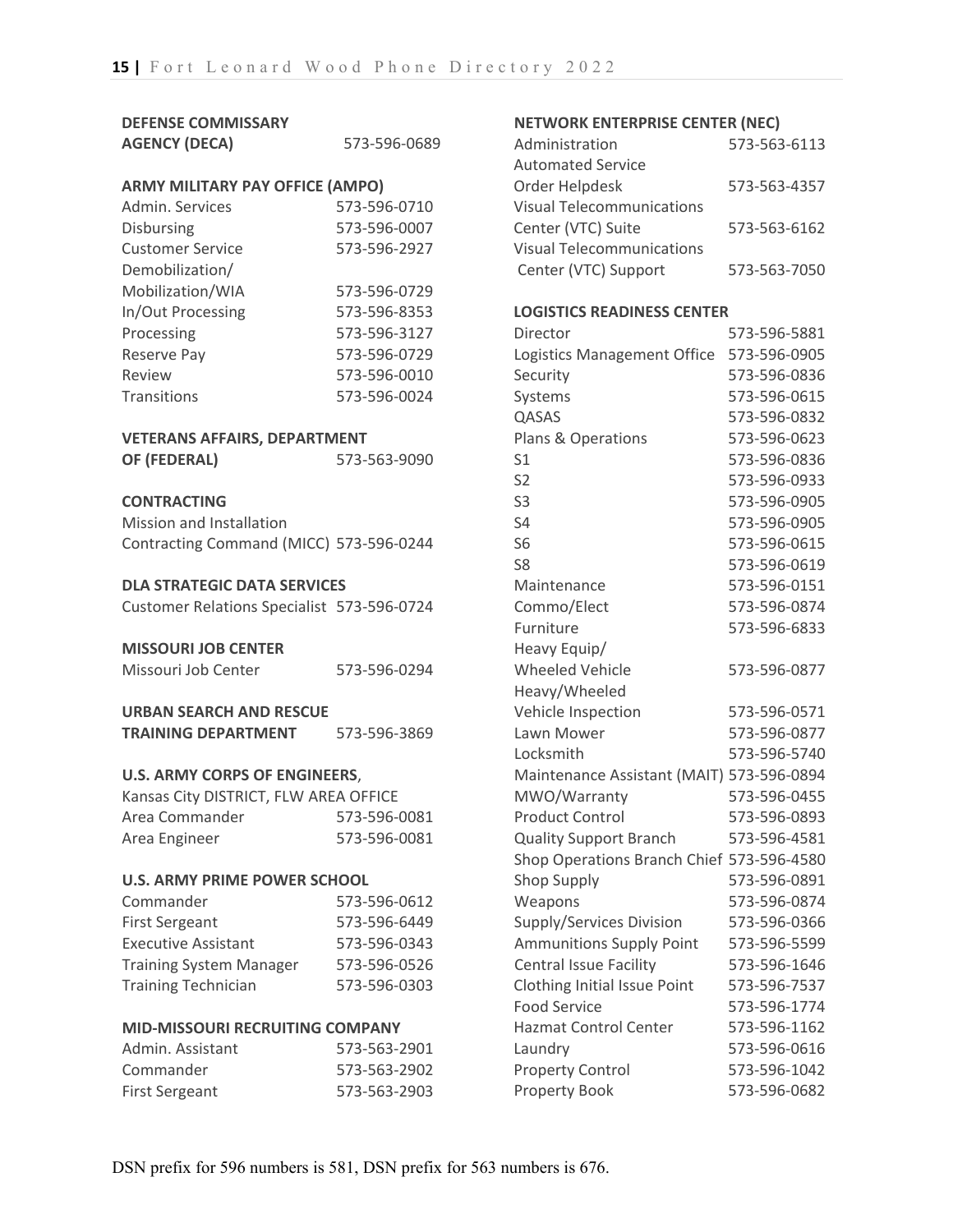| <b>Services</b>                        | 573-596-2522 |
|----------------------------------------|--------------|
| <b>Storage and Distribution</b>        | 573-596-0219 |
| <b>Supply Customer Activity</b>        | 573-596-6410 |
| <b>TISA/AFMIS</b>                      | 573-596-0587 |
| Turn-In                                | 573-596-8932 |
| Transportation (ITO)                   | 573-596-0617 |
| Dispatch                               | 573-596-0816 |
| <b>Drivers Testing</b>                 | 573-596-5315 |
| <b>Freight Movements</b>               | 573-596-0152 |
| <b>Unit Movements</b>                  | 573-596-1698 |
| Motor Pool (TMP)                       | 573-596-0814 |
| <b>Official Express</b>                | 573-596-1927 |
| Personal Property                      | 573-596-0077 |
| Passenger Travel                       | 573-596-0904 |
| <b>Troop Lift</b>                      | 573-596-1781 |
| <b>TACOM - FMX</b>                     |              |
| <b>TACOM Support HQ</b>                | 573-596-0982 |
| <b>TACOM Engineer Support</b>          | 573-596-0112 |
| TACOM Maintenance Support 573-596-1899 |              |
| <b>TACOM Weapons and</b>               |              |
| <b>Specialty Support</b>               | 573-596-4994 |

### **U.S. AIR FORCE 364TH TRAINING SQUADRON, DETACHMENT 1 (USAF)**

| Commander                        | 573-596-0811 |
|----------------------------------|--------------|
| <b>First Sergeant</b>            | 573-596-8045 |
| <b>Military Training</b>         |              |
| Leaders                          | 573-596-3071 |
| Student Admin.                   | 573-596-4353 |
| 24 Hour CQ                       | 573-596-4226 |
| <b>Engineer Assistant Course</b> | 573-596-4833 |
| Pavements & Equip Course         | 573-596-2557 |
| <b>Emergency Mgmt. Course</b>    | 573-563-7575 |
| Vehicle Operator Course          | 573-596-6076 |

### **U.S. ARMY DENTAL ACTIVITY (DENTAC)**

| Admin.                           | 573-596-0334 |
|----------------------------------|--------------|
| <b>Emergency Dental</b>          | 573-596-2157 |
| <b>Hospital Clinic</b>           | 573-596-0198 |
| <b>Roll Clinic</b>               | 573-596-0408 |
| <b>Reception Battalion X-ray</b> | 573-596-9700 |
| <b>Boak Dental Clinic</b>        | 573-596-1471 |

### **U.S. ARMY MEDICAL DEPARTMENT ACTIVITY (MEDDAC)**

| Director of Health Services | 573-596-0414 |
|-----------------------------|--------------|
| <b>Troop Medical Clinic</b> | 573-596-1680 |

| <b>Emergency Room</b>               | 573-596-0456 |
|-------------------------------------|--------------|
| General Leonard Wood Army Community |              |
| Hospital (GLWACH)                   |              |
| <b>Information Menu</b>             | 573-596-0035 |
| <b>Central Appointments</b>         | 866-299-4234 |
| Patient Advocate                    | 573-596-0418 |
| Radiology (X-ray)                   | 573-596-0029 |
| Family Advocacy Program             | 573-596-1507 |
| Hospital Post Exchange (PX)         | 573-329-5666 |
| Clinics                             |              |
| <b>Allergy Clinic</b>               | 573-596-1768 |
| <b>Immunization Clinic</b>          | 573-596-1768 |
| <b>Family Practice Clinic</b>       | 573-596-1765 |
| <b>Internal Medicine Clinic</b>     | 573-596-1600 |
| Pediatric Clinic                    | 573-596-1766 |
| <b>Victory Clinic</b>               | 573-596-1680 |
| Pharmacies                          |              |
| Pharmacy Inpatient                  | 573-596-0647 |
| <b>Pharmacy Outpatient</b>          | 573-596-0514 |
| Pharmacy Call-in Refill             | 800-245-1953 |
| 573-596-0128                        |              |
| Pharmacy at the                     |              |
| Post Exchange                       | 573-596-3234 |
| <b>Soldier Readiness Processing</b> | 573-596-3752 |
| Safety Officer                      | 573-596-7233 |

### **U.S. ARMY TRIAL DEFENSE SERVICES (USATDS**) 573-596-0628

### **U.S. MARINE CORPS DETACHMENT, FLW, MO (USMC)**

| Commander                                   | 573-596-2892 |
|---------------------------------------------|--------------|
| <b>Executive Officer</b>                    | 573-596-7556 |
| Sergeant Major                              | 573-596-7558 |
| CDO                                         | 573-596-0752 |
| S1 Personnel Officer                        | 573-596-6986 |
| Career Planner                              | 573-596-8167 |
| S3 Academics                                | 573-596-2579 |
| S <sub>3</sub> OPS                          | 573-596-6958 |
| S4 Director of Support                      | 573-596-8165 |
| Supply Chief                                | 573-596-1466 |
| <b>Supply Warehouse</b>                     | 573-596-1159 |
| <b>Student Support</b>                      | 573-596-8855 |
| Chemical, Biological, Radiological, Nuclear |              |
| <b>Instruction Company</b>                  |              |
| <b>CBRN Director</b>                        | 573-596-0734 |